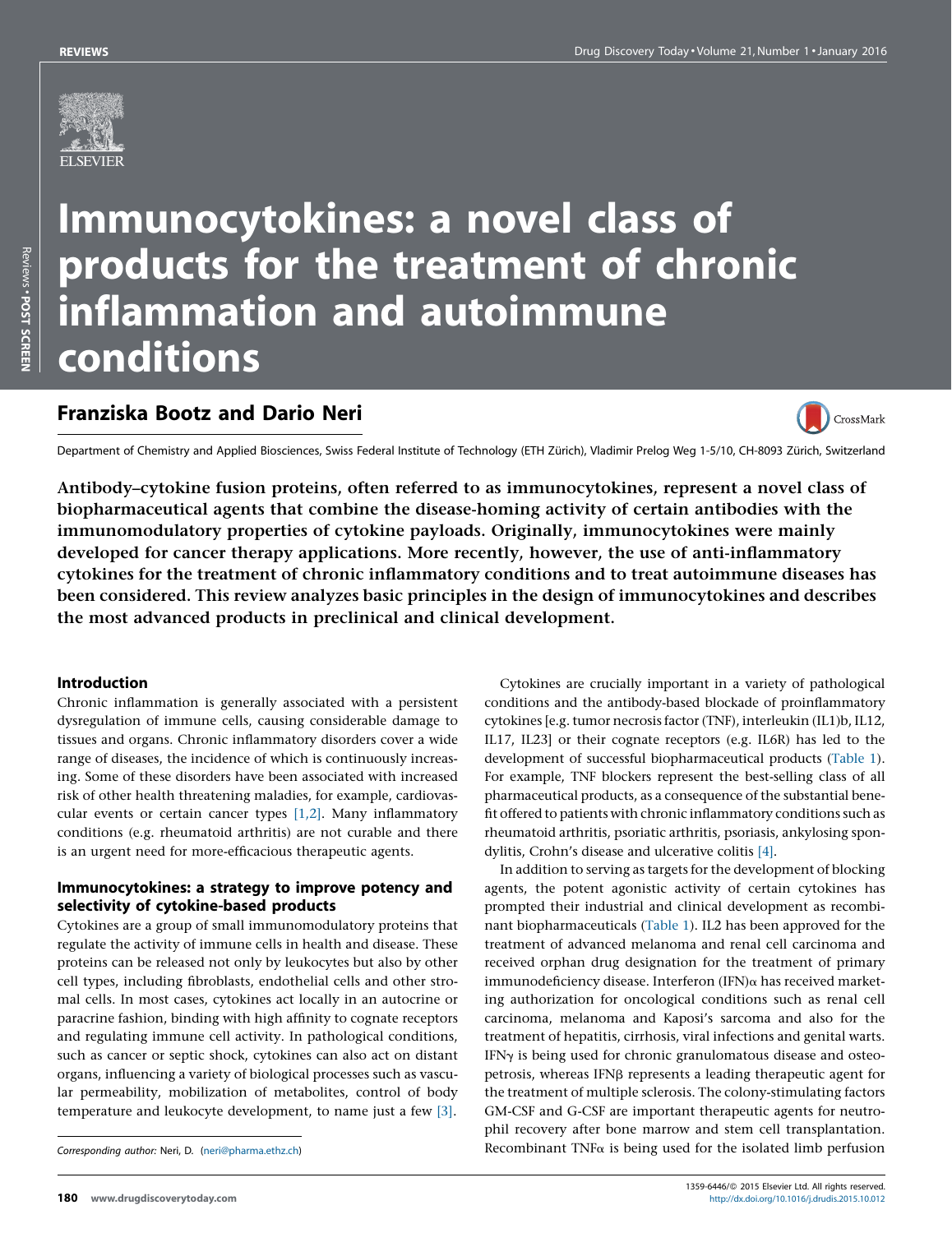#### <span id="page-1-0"></span>TABLE 1

| <b>Indication</b><br>Cytokine<br><b>Trade name</b><br><b>Name</b><br>Cytokine-blocking monoclonal antibodies<br>Humira <sup>®</sup><br>Adalimumab<br>Rheumatoid arthritis<br><b>TNF</b><br>Remicade <sup>®</sup><br>Infliximab<br>Psoriatic arthritis, colitis, Crohn's disease, psoriasis,<br>ankylosing spondylitis | <b>Refs</b><br>$[95 - 110]$ |
|-----------------------------------------------------------------------------------------------------------------------------------------------------------------------------------------------------------------------------------------------------------------------------------------------------------------------|-----------------------------|
|                                                                                                                                                                                                                                                                                                                       |                             |
|                                                                                                                                                                                                                                                                                                                       |                             |
|                                                                                                                                                                                                                                                                                                                       |                             |
|                                                                                                                                                                                                                                                                                                                       |                             |
| Cimzia <sup>®</sup><br>Certolizumab                                                                                                                                                                                                                                                                                   |                             |
| Simponi <sup>®</sup><br>Golimumab                                                                                                                                                                                                                                                                                     |                             |
| llaris <sup>®</sup><br>Canakinumab<br>IL <sub>1</sub> b<br>Arthritis, cryopyrin-associated periodic syndromes                                                                                                                                                                                                         | [111, 112]                  |
| Zenapax <sup>®</sup><br>IL <sub>2</sub> R<br>Daclizumab<br>Renal transplant rejection                                                                                                                                                                                                                                 | [113]                       |
| Stelara <sup>®</sup><br>IL12/IL23<br>Ustekinumab<br>Psoriasis                                                                                                                                                                                                                                                         | [114]                       |
| Cosentyx <sup>®</sup><br>Secukinumab<br>IL17A<br>Psoriasis                                                                                                                                                                                                                                                            | [115]                       |
| Actemra <sup>®</sup><br>Tocilizumab<br>Rheumatoid arthritis<br>IL6R                                                                                                                                                                                                                                                   | [116]                       |
| Sylvant®<br>Siltuximab<br>Castleman's disease<br>IL6                                                                                                                                                                                                                                                                  | [117]                       |
| Therapeutic cytokine products                                                                                                                                                                                                                                                                                         |                             |
| Proleukin <sup>®</sup><br>Renal cell carcinoma<br>IL <sub>2</sub><br>Aldesleukin                                                                                                                                                                                                                                      | [118, 119]                  |
| Metastatic melanoma                                                                                                                                                                                                                                                                                                   |                             |
| Neumega <sup>®</sup><br>IL11<br>Oprelvekin<br>Thrombocytopenia                                                                                                                                                                                                                                                        | $[120]$                     |
| Intron $A^{\circledR}$<br>IFN $\alpha$ -2b<br>IFN $\alpha$<br><b>Hepatitis</b>                                                                                                                                                                                                                                        | $[121 - 127]$               |
| Viraferon <sup>®</sup><br>Melanoma                                                                                                                                                                                                                                                                                    |                             |
| PegIntron <sup>®</sup><br>$PEG-IFNα-2b$<br>Kaposi sarcoma                                                                                                                                                                                                                                                             |                             |
| Pegasys <sup>®</sup><br>$PEG-IFNα-2a$<br>Hematologic cancer                                                                                                                                                                                                                                                           |                             |
| Betaseron <sup>®</sup><br>Multiple sclerosis<br>IFNB<br>$IFNB-1b$                                                                                                                                                                                                                                                     | $[128 - 130]$               |
| Avonex <sup>®</sup><br>$IFNB-1a$                                                                                                                                                                                                                                                                                      |                             |
| Rebif®                                                                                                                                                                                                                                                                                                                |                             |
| Plegridy <sup>®</sup><br>PEG-IFNB-1a                                                                                                                                                                                                                                                                                  |                             |
| Actimmune <sup>®</sup><br>IFN <sub>Y</sub><br>$IFNY-1b$<br>Chronic granulomatous disease                                                                                                                                                                                                                              | [131]                       |
| Neupogen <sup>®</sup><br>GM-CSF<br>Filgrastim<br>Neutropenia                                                                                                                                                                                                                                                          | [132, 133]                  |
| Leukine <sup>®</sup><br>Sargramostim                                                                                                                                                                                                                                                                                  |                             |
| Beromun <sup>®</sup><br>Tasonermin<br>$TNF\alpha$<br>Soft tissue sarcoma                                                                                                                                                                                                                                              | [134]                       |

A summary of approved cytokine-based pharmaceuticals comprising cytokine blocking agents and recombinant cytokine therapeutics.

treatment of patients with inoperable sarcomas, and IL11 received marketing authorization for prevention of chemotherapy-induced thrombocytopenia.

Therapeutic strategies centered on antibody-based blocking agents can display a limited pharmaceutical benefit (or excessive toxicities) when several cytokines contribute to a given pathological condition [\[5\]](#page-7-0). By contrast, the use of recombinant cytokines as therapeutic agents can suffer from certain limitations. For example, receptor expression by many types of cells and tissues could lead to substantial toxicities, especially for potent proinflammatory cytokines. Alternatively, the inability to reach desired concentrations at the site of disease might limit pharmaceutical activity [\[6\]](#page-7-0).

In an attempt to improve their potency and selectivity, cytokines can be fused to antibodies (or antibody fragments), serving as pharmacodelivery vehicles. The resulting fusion proteins (referred to as immunocytokines) are finding an increasing number of applications in the treatment of cancer and other diseases. We have previously reviewed the use of proinflammatory immunocytokines for cancer treatment  $[7,8]$ . In this review, we analyze the potential and challenge of immunocytokines for the treatment of nononcological conditions, with a main focus on chronic inflammation and autoimmunity.

## Cytokines as payloads for nononcological applications

Immunocytokines represent a class of therapeutic agents with the potential to modulate immunity at the site of disease and a number of payloads can be considered for product development.

Indeed, the considerable amount of preclinical and clinical data, available for the therapeutic use of unmodified cytokine products, could provide inspiration for the development of targeted immunocytokines. For example, IL10 and IL4 have extensively been studied in the clinical setting, after having shown promising results in preclinical animal models of various diseases. Recombinant human IL10 (tenovil) has been extensively studied for use in rheumatoid arthritis, Crohn's disease, organ transplantation, hepatitis and psoriasis [\[9\]](#page-7-0). Although a clear superiority compared with placebo control groups was observed for some indications (e.g. rheumatoid arthritis), disease remissions were rarely observed and for this reason the product was not advanced to Phase III clinical studies. However, limiting toxicities were not observed and the treatment was generally well tolerated. The fast clearance of the product and the inability to localize at the site of disease selectively could have contributed to a suboptimal therapeutic performance [\[9\].](#page-7-0) Dose-limiting toxicities were observed for recombinant IL4, and the product failed to show sufficient activity in patients with cancer  $[10-13]$ . By contrast, treatment of psoriasis patients with IL4 (as a single agent or in combination with IL10 and IL11) led to a substantial reduction in disease symptoms, at doses that were well tolerated (0.2–0.5  $\mu$ g/kg) [\[14,15\].](#page-7-0) In a mouse model of collagen-induced arthritis, suppression of clinical symptoms and delay of disease progression was achieved by administration of recombinant murine IL4 [\[16\].](#page-7-0) Arthritis-suppressing effects were further confirmed in subsequent animal studies [\[17,18\].](#page-7-0) Clinical data on rheumatoid arthritis, however, have not been described.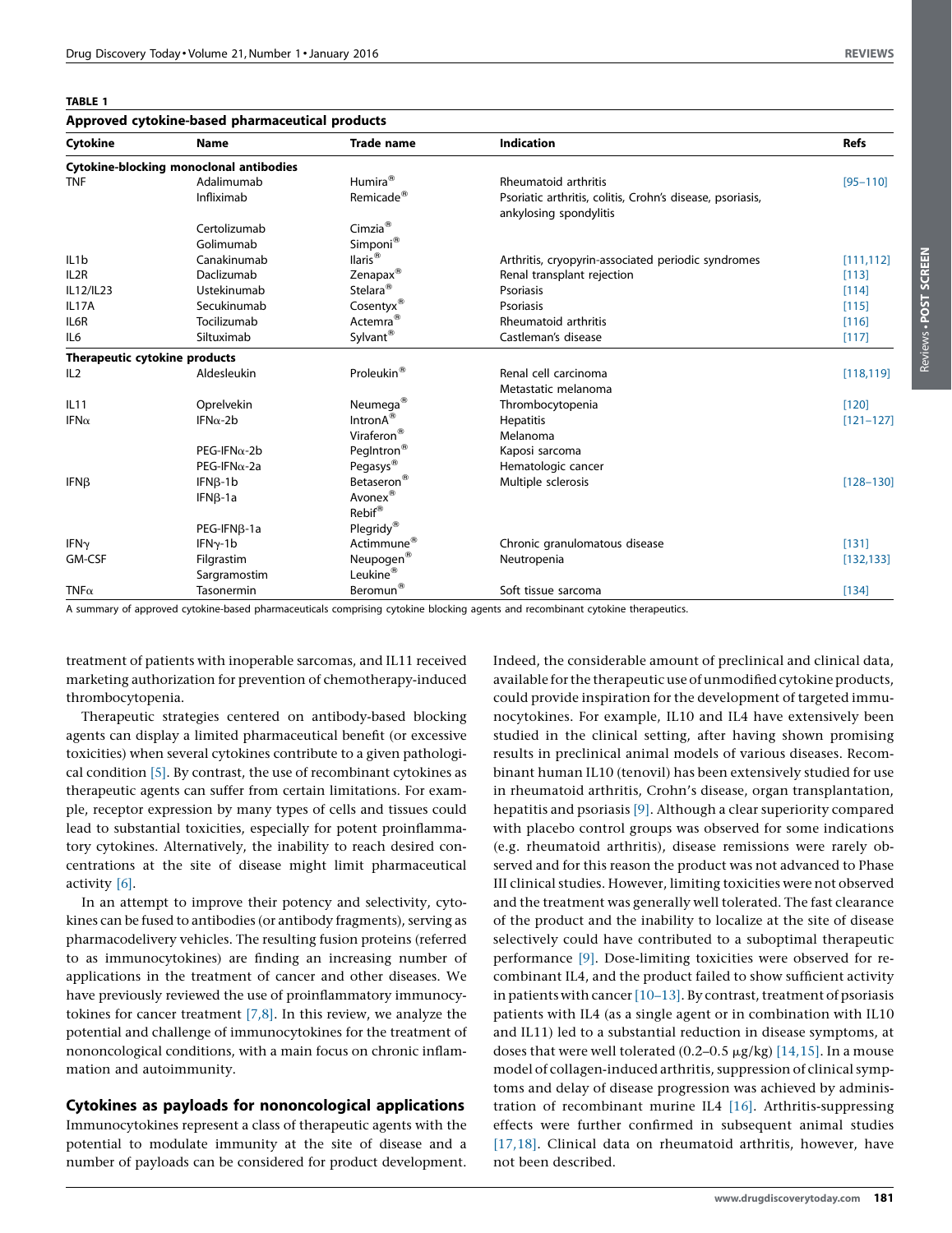In practice, the choice of cytokine payloads forthe development of therapeutic agents in nononcological conditions remains largely unexplored, as illustrated in the following sections. Cytokines are particularly intriguing proteins for the design of agonistic pharmaceutical products, because they often display different biological activities, as a function of their concentration and the concentration of other components (e.g. other cytokines, pathogen-associated molecular patterns) at the site of disease. Transforming growth factor (TGF) $\beta$ , for example, suppresses cell proliferation and stimulates excessive extracellular matrix (ECM) growth at high doses. By contrast, at low doses, the same protein induces opposite effects, with excessive cell proliferation, underproduction of ECM components and impaired wound healing [\[19\]](#page-7-0).

Furthermore, TGF<sub>B</sub> inhibits IL1<sub>B</sub> and IL8 expression in macrophages but induces it in endothelial cells [\[20\].](#page-7-0) Similarly, TNF promotes angiogenesis at low doses but causes intraluminal blood coagulation and blocks the formation of new vessels at high doses [\[21\]](#page-7-0). A more global picture of opposing effects of a single cytokine has been demonstrated in an experiment using the collageninduced animal model of arthritis. Injections of low doses of IL12 led to worsening of the disease whereas administration of high doses of the same cytokine significantly improved the arthritic score [\[22\].](#page-7-0)

Cytokines can have pro- and anti-inflammatory properties. Levels of IL1, IL6 and TNFa, for example, are substantially elevated in inflammatory conditions and these cytokines are considered to be proinflammatory proteins. By contrast, IL10 is generally considered an anti-inflammatory cytokine, with the potential to suppress immunity in physiological (e.g. pregnancy) and pathological (e.g. cancer) conditions [\[23,24\]](#page-7-0). However, immunological processes in inflammation are not a simple interplay between two opposing classes of actors. The immunological environment, the target cell and the concentration of the cytokine itself influence the overall response [\[25–27\].](#page-7-0)

Besides using naturally occurring cytokine payloads, mutants generated using protein-engineering techniques could provide some benefit in certain applications. As reported for the cytokines IFN, IL2, IL4, IL13 and IL15, mutations in key residues within the cytokine can alter the binding affinity to the cognate receptor, modulate cytokine activity and/or promote a selective interaction with different subsets of leukocytes [\[28\].](#page-7-0)

#### Immunocytokine formats and target antigens

Antibodies can be used as full immunoglobulins or as antibody fragments for the selective pharmacodelivery of cytokine payloads, as shown in [Fig.](#page-3-0) 1a. The IgG format promotes a long circulatory half-life in blood, as a result of size and Fc recycling. The molecular weight of 150 kDa exceeds the renal clearance threshold of 70 kDa and prevents the protein from being eliminated via the kidney. Additionally, the interaction with the neonatal Fc receptor leads to a continuous recycling process [\[29\].](#page-7-0)

The bivalent nature of IgGs is considered to be advantageous, because it can lead to a longer residence time at the site of disease, increasing the functional affinity to the cognate antigen. High blood levels of cytokine payloads, promoted by their fusion to IgG molecules, might not always be desirable for pharmaceutical applications, because they could lead to side-effects and decrease 8.2 hours) for IgG–cytokine fusion proteins have been reported in clinical studies, owing to reasons that are not yet fully understood [\[30,31\]](#page-7-0). One possible explanation for this could be cytokine-specific receptor-mediated clearance, which has been described for an IgG-based fusion to IL2 [\[32\].](#page-7-0) For some applications, antibody fragments might be preferable to achieve a long residence time of the product at the site of disease, while being rapidly cleared from the circulation. A variety of antibody formats could be considered, with different biochemical properties (e.g. avidity, size, Fc functionality) influencing in vivo behavior (e.g. retention time at the site of disease, tissue penetration, blood clearance). In most cases, bivalent antibody fragments are preferred for pharmacodelivery applications, because they promote a longer residence time on the target antigen. Rapid blood clearance inevitably reduces the accumulation at the site of disease, but typically leads to better in vivo selectivity (i.e. higher target:non-target organ ratios) at early time points, as evidenced by quantitative biodistribution studies with radiolabeled protein preparations [\[33–35\]](#page-7-0). Single-chain Fv fragments (scFv) are particularly attractive antibody fragments for immunocytokine development, because they can lead to monomeric or dimeric (diabody) structures, depending on the linker used to connect the VH and VL domain in the protein [\[36,37\]](#page-7-0). Monomeric scFv fragment units are often used when the cytokine payload is multimeric (e.g. members of the TNF superfamily) [\[38\]](#page-7-0). A summary of biodistribution properties for immunocytokines based on intact antibodies and antibody fragments has previously been reported [\[8\]](#page-7-0).

in vivo selectivity. However, fairly short circulatory half-lives (1.6–

The arrangement of antibody and cytokine moieties within the recombinant protein also influences immunocytokine performance [\(Fig.](#page-3-0) 1b). In most cases, cytokines and antibodies can be modified at their N- and C-terminal extremities without loss of function [\[39\]](#page-7-0). For some cytokines, however, a free N or C terminus can be important for function. In addition, heterodimeric cytokines (e.g. members of the IL12 superfamily) can offer additional design possibilities, depending on the assembly of the two cytokine subunits [\(Fig.](#page-3-0) 1c) [\[40–43\].](#page-7-0) When considering IgG-based immunocytokines, C-terminal fusions to the heavy or to the light chains have been proposed [\[44\]](#page-7-0). Indeed, depending on the length of the linker, fusions to the light chain can favor different specificities toward certain cytokine receptor types. This has been demonstrated using an IL2-based immunocytokine targeting ganglioside GD2. One variant of the light-chain-fused immunocytokine exhibited 1000-fold increased selectivity to the high affinity  $\alpha\beta\gamma$ IL2 receptor compared with the heavy-chain-fused immunocytokine [\[44\].](#page-7-0)

Antibody-based pharmacodelivery applications typically require specific antigens that are abundantly expressed at the site of disease but are virtually undetectable in normal adult tissues. In principle, accessible antigens on the cell surface or components of the modified ECM could be considered. The identification of targets for antibody-based pharmacodelivery approaches facilitates product development. Accessible antigens are conveniently identified and quantified using perfusion-based in vivo biotinylation techniques. In this approach (which confirmed the value of fibronectin and tenascin-C variants as accessible targets) [\[45,46\]](#page-7-0) endothelial proteins and ECM components can be enriched using streptavidin-based capture reagents and analyzed by mass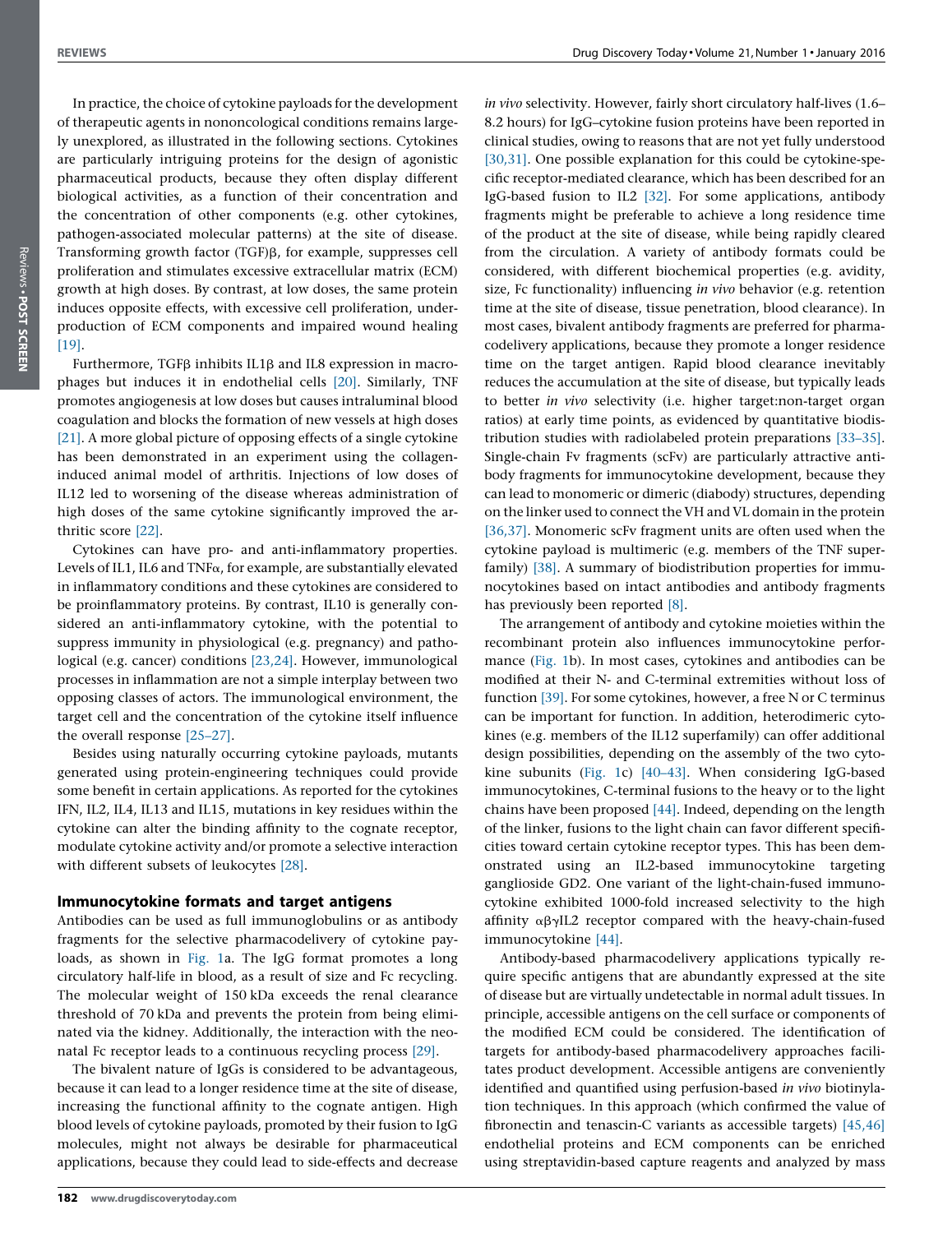Reviews -

 POST SCREENReviews . POST SCREEN

<span id="page-3-0"></span>

#### FIGURE 1

(a) Schematic illustration of different recombinant binding moiety formats suitable for immunocytokine development. (b) Frequently used immunocytokine formats, including IgG heavy chain fusion, IgG light chain fusion, C- and N-terminal diabody fusion, C- and N-terminal scFv fusion (left to right). C: cytokine. (c) Various immunocytokine formats for heterodimeric cytokine payloads, which have been used for the development of IL12-based immunocytokines [\[8,42\]](#page-7-0).

spectrometry [\[47\].](#page-7-0) Alternatively, transcriptomic studies of endothelial cells using microarray chips to determine mRNA expression levels can be performed to discover new putative target antigens. Not all transcriptomic technologies can be used to study alternative splicing processes. For example, methods that detect only a small portion of the mRNA molecule (e.g. most commercial microarrays and serial analysis of gene expression) fail to detect the insertion or the omission of an exon into the corresponding transcript. Furthermore, mRNA levels are not always predictive of protein abundance.

Macrophages and neutrophils seem to be promising sources of target structures because they are abundant at the site of inflammation. Apart from that, antigens on their surface can be shared with circulating leukocytes leading to loss of targeting and systemic toxicities. However, CD64, an internalizing antigen, abundantly present on macrophages, monocytes and their progenitors, has been shown to be a promising target. Treatment with CD64 targeting antibody–toxin fusions in animal models of skin inflammation, rheumatoid arthritis, ischemia-induced kidney injury and cancer have been shown to be effective in ameliorating disease

[\[48\].](#page-7-0) The F4/80 antigen, a marker of murine macrophage populations, has been shown to be another suitable structure to target macrophages in mice. Radiolabeled antibody preparations accumulated in tumors, but to large extent also in the kidney, spleen and liver [\[49\]](#page-7-0). The human homolog, EMR1, however, is not expressed on macrophages but on mature blood and tissue eosinophil granulocytes, which makes this approach hardly translatable to man [\[50\]](#page-7-0). For eosinophilic disorders, however, EMR1 has been shown to be a promising target because antibodies directed against EMR1 enhance killing of eosinophils by natural killer cells in nonhuman primates [\[51\]](#page-7-0). Besides infiltrating immune cells, components of the modified ECM generated during the inflammatory process are particularly attractive antigens for pharmacodelivery applications. In rheumatoid arthritis and osteoarthritis these structures can arise from reactive oxygen species mediated posttranslational modification of collagen type II (ROS-CII). The antibody 1-11E generated against ROS-CII was shown to localize selectively at inflamed joints in a mouse model of arthritis [\[52\].](#page-7-0) A recent study in the collagen-induced model of arthritis revealed that radiolabeled antibodies specific to fibroblast-activating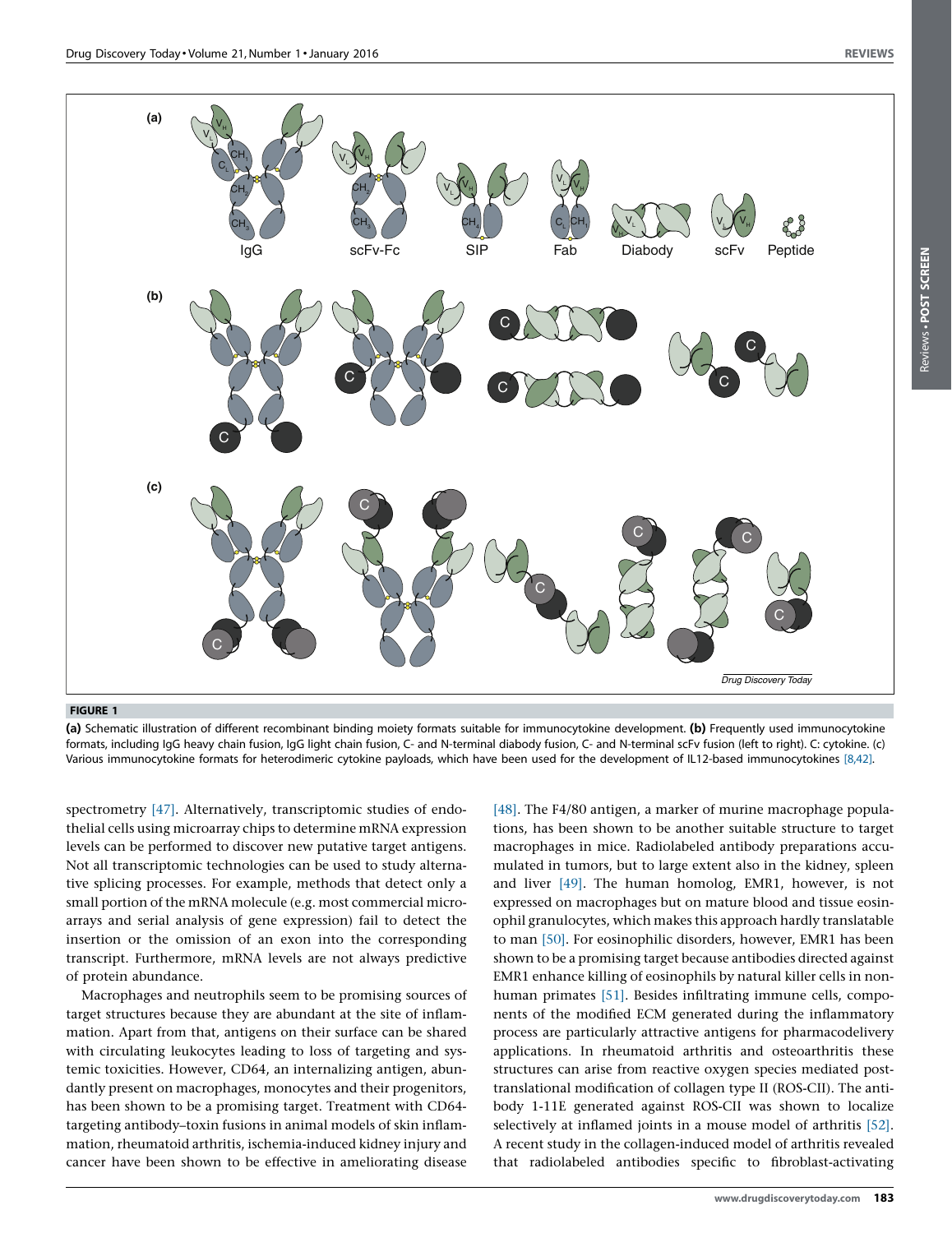protein (FAP) accumulated at the sites of disease, with uptake values that correlated with severity of inflammation [\[53\].](#page-7-0) Previously, FAP had been shown to be a suitable target for imaging of carcinoma [\[54\]](#page-7-0).

Alternatively spliced isoforms of fibronectin [containing extradomain (ED)A or EDB] and tenascin-C [containing extra-domain A1 (TnC A1)], recognized by the human antibodies F8, L19 and F16, respectively, represent possibly the most characterized ECM components for pharmacodelivery applications [\[55,56\].](#page-7-0) These antigens are often found around new blood vessels. Indeed, angiogenesis is a characteristic feature of cancer and chronic inflammatory conditions, but otherwise a rare event in health. Splice isoforms of fibronectin and tenascin-C are usually undetectable in normal adult human tissues, with the exception of the placenta and uterus. Abundant expression, however, has been demonstrated not only in various cancer types but also in rheumatoid arthritis, osteoarthritis, ulcerative colitis, chronic skin inflammation, vasculopathy and endometriosis specimens (Fig. 2) [\[57–65\]](#page-8-0).

## Preclinical studies with immunocytokines for nononcological indications

Preclinical studies using IL10 fused to the L19 antibody (directed against EDB, L19–IL10) or to the F8 antibody [directed against EDA, F8–IL10 (dekavil)] in the diabody format revealed potent inhibition of the progression of established disease in a model of collagen-induced arthritis. Administration of L19–IL10 or F8–IL10 significantly lowered the arthritic score and led to reduced paw swelling compared with saline and the untargeted cytokine [\[62,65,66\]](#page-8-0). Moreover, combination of F8–IL10 with methotrexate or a murine analog of etanercept (TNFR2–Fc fusion) increased therapeutic activity in this setting [\[66,67\]](#page-8-0). Additionally, F8–IL10 significantly reduced lesion size in a mouse model of endometriosis [\[61\].](#page-8-0)

IL10-based immunocytokine products are also described in a patent application of Roche-Glycart. For the treatment or prophylaxis of inflammatory bowel disease or rheumatoid arthritis, the cytokine was fused to an antibody specific to FAP, used in IgG



#### FIGURE 2

Pharmacodelivery applications for monoclonal antibodies, specific to the extra-domain A (EDA) of fibronectin, an antigen that is virtually undetectable in normal adult tissues [\[87\].](#page-8-0) Tissue stainings adapted, with permission, from [\[46,57,59,61,62,67\].](#page-7-0)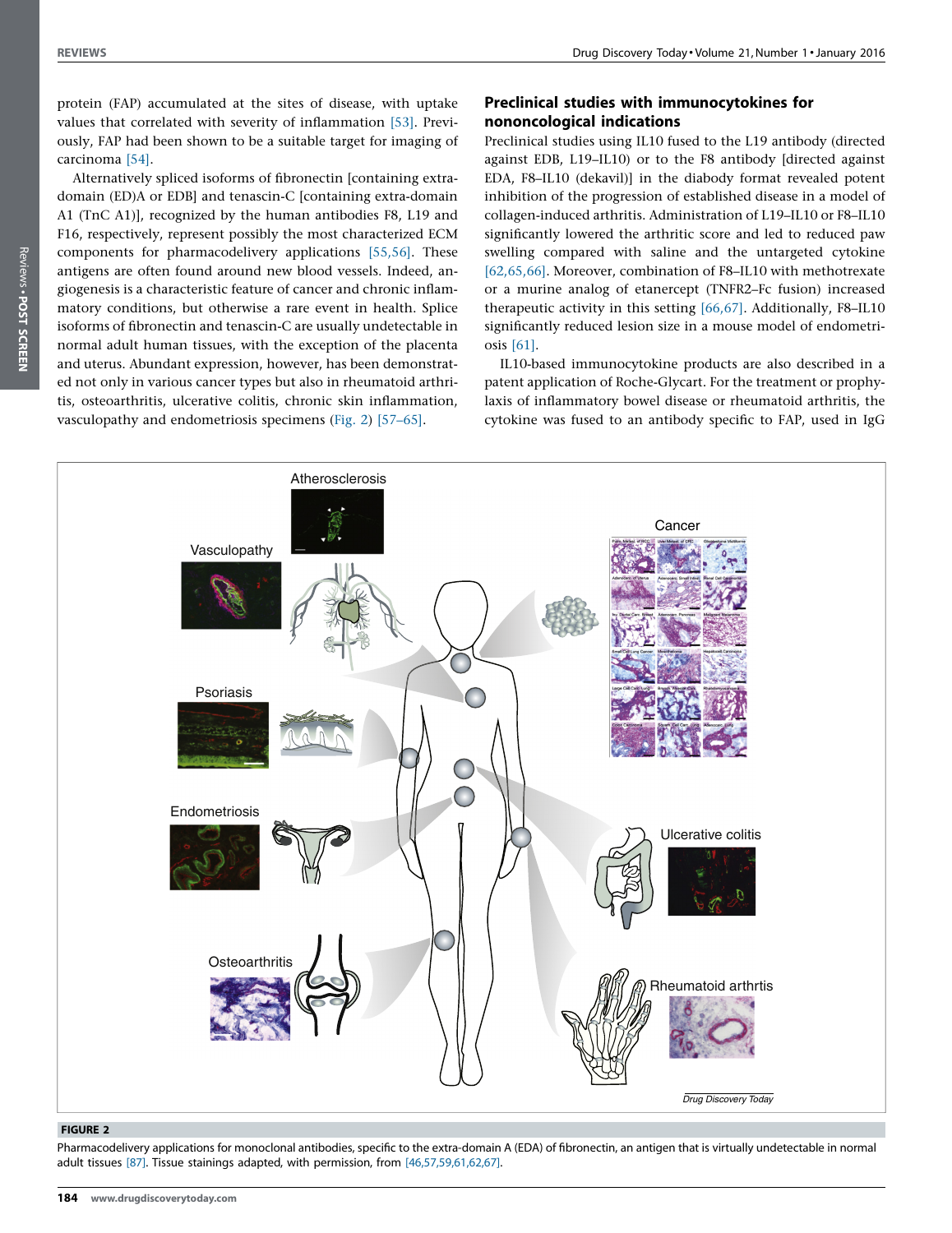TABLE 2

| Immunocytokines for nononcological conditions |                          |                         |                                                       |                                                                                |                       |  |
|-----------------------------------------------|--------------------------|-------------------------|-------------------------------------------------------|--------------------------------------------------------------------------------|-----------------------|--|
| <b>Name</b>                                   | <b>Target</b>            | <b>Targeting moiety</b> | <b>Targeting assessment</b>                           | Developmental stage (disease area)                                             | <b>Refs</b>           |  |
| <b>IL10</b>                                   |                          |                         |                                                       |                                                                                |                       |  |
| L19-IL10                                      | $EDB(+)FN$               | L19 (diabody)           | Autoradiography and IVIS<br>fluoroscopy               | Preclinical (RA, psoriasis)                                                    | [63, 65]              |  |
|                                               |                          |                         | Quantitative biodistribution study                    |                                                                                |                       |  |
| F8-IL10 (dekavil)                             | $EDA(+)FN$               | F8 (diabody)            | Autoradiography<br>Quantitative biodistribution study | Clinical Phase II (RA)<br>Preclinical (endometriosis cardiac<br>rejection)     | [61, 62, 66, 87, 135] |  |
| N/A                                           | <b>FAP</b>               | 4B9/4G8 (IgG/Fab)       | Quantitative biodistribution study                    | $N/A$ (RA, IBD)                                                                | [68]                  |  |
| vIL10                                         |                          |                         |                                                       |                                                                                |                       |  |
| 1-11E/vIL10<br>IL <sub>4</sub>                | ROS-CII                  | $1-11E$ (scFv)          | <b>IVIS fluoroscopy</b>                               | Preclinical (RA)                                                               | [69]                  |  |
| F8-IL4 (tetravil)                             | $EDA(+)FN$               | F8 (diabody)            | Autoradiography<br>Quantitative biodistribution study | Preparation for clinic (RA)<br>Preclinical (psoriasis endometriosis<br>cancer) | [59,67,70,77]         |  |
| IL4-TP/IL4-SP                                 | Synovial<br>endothel-jum | SyETP (peptide)         | Nano-SPECT-CT                                         | Preclinical (RA)                                                               | $[71]$                |  |
| IL2                                           |                          |                         |                                                       |                                                                                |                       |  |
| $L19 - IL2$                                   | $EDB(+)FN$               | L <sub>19</sub>         | Ouantitative biodistribution                          | Preclinical (atherosclerosis)                                                  | [73, 136]             |  |
| IL12p40                                       |                          |                         |                                                       |                                                                                |                       |  |
| F8-IL12p40                                    | $EDA(+)FN$               | F8 (diabody)            | Autoradiography                                       | Preclinical (IBD)                                                              | $[57]$                |  |

Summary of preclinically or clinically investigated immunocytokines for the treatment of nononcological conditions. Abbreviations: FN, fibronectin; RA, rheumatoid arthritis; IBD, inflammatory bowel disease.

format [\[68\]](#page-8-0). In another approach, the 1-11E antibody (directed against ROS-CII) in scFv format was fused to viral IL10, which is considered to be a less immunostimulatory variant of its human counterpart. The resulting fusion protein was able to inhibit disease progression in a mouse model of antigen-induced arthritis. Similar results were obtained by combining the antibody to the soluble portion of mTNFRII receptor fused to an Fc moiety [\[52,69\].](#page-7-0)

IL4 represents a second attractive cytokine payload for certain inflammatory conditions and other nononcological diseases. An IL4 fusion to the F8 antibody in the diabody format [F8–IL4 (tetravil)] exhibited high therapeutic efficacy in mouse models of endometriosis, psoriasis and rheumatoid arthritis. Importantly, complete cures in a mouse model of rheumatoid arthritis were achieved when F8–IL4 was administered in combination with dexamethasone [\[67\].](#page-8-0) Moreover, F8–IL4 decreased ear swelling in imiquimod (IMQ)-induced and contact-hypersensitivity-induced mouse models of chronic skin inflammation. The therapeutic effect in the mouse was comparable to the one achieved using treatment with a murine version of etanercept [\[59\]](#page-8-0). Recent data further revealed that F8–IL4 could significantly reduce endometriotic lesion progression in an immunocompetent mouse model of the disease, whereas no effect could be observed for equimolar doses of untargeted IL4 [\[70\].](#page-8-0)

As an alternative to antibody-based pharmacodelivery, a phage-display-derived cyclic peptide binding to inflamed synovial endothelium (SyETP) was fused to IL4, yielding a cytokine derivative that selectively accumulated in synovial tissue xenografts but not in skin xenografts in a model of human/SCID chimeric rheumatoid arthritis. Increasing the binding avidity of the fusion protein by adding three cyclic peptide units led to an increased uptake into the synovial tissue. In vivo activity of the fusion protein was also confirmed by analysis of phosphorylated signal transducer and activator of transcription (STAT)6 levels in the xenografts [\[71\].](#page-8-0)

Besides being an important product in cancer treatment, IL2 can have a beneficial effect for certain anti-inflammatory strategies by stimulating regulatory T cells [\[72\].](#page-8-0) In a mouse model of atherosclerosis in apoE-deficient mice, administration of a fusion of IL2 to the L19 antibody induced rapid shrinkage of atherosclerotic plaques [\[73\].](#page-8-0)

Naturally occurring homodimers of the p40 subunit of IL12 (IL12p40) have been reported to exert anti-inflammatory activity by antagonizing IL12 and IL23 [\[74–76\].](#page-8-0) An immunocytokine comprising IL12p40 and the F8 antibody has recently been shown to promote more-rapid clinical recovery and morphological improvement in the dextran sulfate sodium (DSS)-induced mouse model of colitis compared with mice treated with saline or cyclosporine A [\[57\]](#page-8-0). A summary of reported immunocytokines explored for nononcological conditions is shown in Table 2.

### Disease-homing properties of immunocytokines

The ability to localize selectively at the site of disease represents an important aspect for the development of immunocytokine products. Disease-homing properties of antibody products are best characterized in quantitative biodistribution studies, using radioiodinated protein preparations. In most cases, tumor-bearing animals are used for these studies, because it is easy to weigh neoplastic lesions and count radioactivity in those specimens. However, disease-homing properties in nononcological conditions can be adequately studied by noninvasive radioactive or fluorescent imaging techniques or by autoradiography [\[66,67\].](#page-8-0) Microscopic analysis of protein localization in tissue sections (e.g. by microautoradiography or by fluorescence microscopy) can provide complementary information on structures that can be reached in vivo by the product.

Using the F8 and L19 antibodies (specific to alternatively spliced isoforms of fibronectin that are conserved in mouse and man),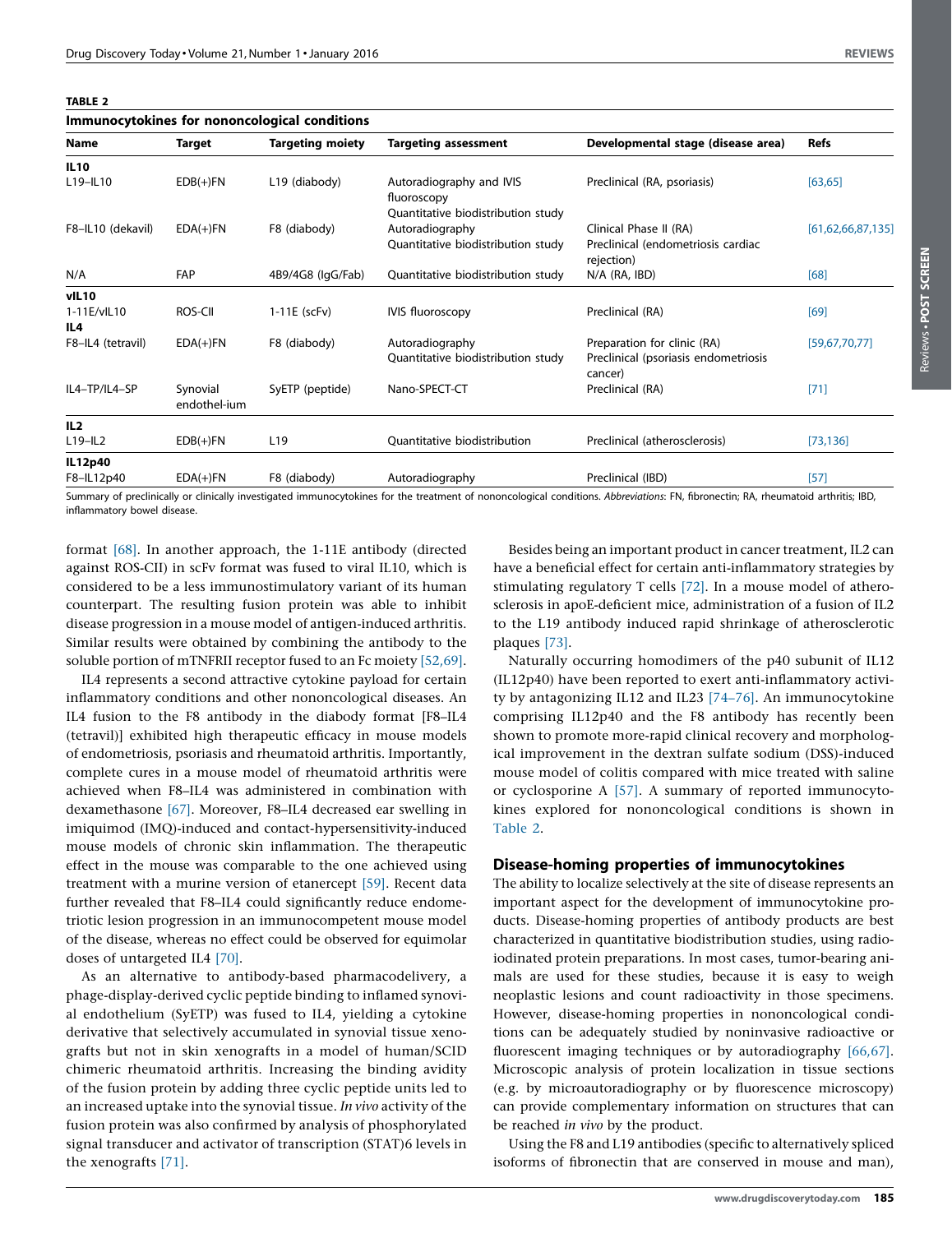biodistribution studies with radiolabeled immunocytokines in tumor-bearing mice have revealed three basic patterns of possible pharmacokinetic behavior. In the most favorable situation, the cytokine payload does not impair the disease-homing properties of the parental antibody at various concentration ranges, which are compatible with pharmacological activity. In the mouse this situation has been observed for various cytokine payloads, including IL2, IL4, IL6, IL10, IFN $\alpha$  and TNF, to name just a few [\[38,39,62,77,78\].](#page-7-0) For more-complex cytokines (e.g. IL12) biodistribution properties heavily depend on the format chosen for the fusion with antibody moieties [\[42\]](#page-7-0).

For a number of payloads (e.g.  $GM$ -CSF, IFN $\gamma$ ) the ability of the corresponding immunocytokine product to localize at the site of disease was found to be dose dependent. The experience with two IFN $\gamma$  fusion proteins was particularly informative. Derivatives of the L19 and F8 antibody failed to localize selectively to tumors in biodistribution studies when used at a dose of  $5-15 \mu$ g per mouse. However, tumor-homing properties could be recovered in knockout mice devoid of IFN $\gamma$  receptor, or after pre-administration of suitably high unlabeled doses of the fusion protein [\[79,80\]](#page-8-0). These observations suggest that, for some payloads, cytokine receptors can trap the therapeutic agent and that selective disease targeting might only become efficient once receptors in normal organs have been saturated. Indeed, simple in vitro tests based on the incubation of radiolabeled products with whole blood, followed by centrifugation and radioactive counting of supernatant and pellet, could provide valuable information about the in vivo performance of the corresponding protein.

In some cases, cytokine payloads (or other protein payloads) could completely abrogate the disease-homing properties of the parental antibody. Such an unfavorable situation has been observed with highly charged polypeptides [\[81–83\]](#page-8-0) with very large fusion proteins [\[84\]](#page-8-0) and with heavily glycosylated products [\[85\]](#page-8-0). Recent biodistribution studies with IL9-based immunocytokines revealed that protein production conditions in mammalian cells could have a profound influence on glycostructures (including sialylation) and on extravasation properties [\[86\].](#page-8-0)

In many cases, cytokine payloads can be fused at the N and C terminus of recombinant antibody fragments, without substantial differences in biological activity and biodistribution properties [\[39\].](#page-7-0) However, because different pharmacokinetic profiles are often observed with different immunocytokine formats, it remains important to perform biodistribution studies before selecting a product candidate for industrial development programs.

## Concluding remarks: immunocytokines in clinical development programs and emerging trends

To date, one immunocytokine for the treatment of nononcological diseases has entered the clinical phase. Dekavil (F8-IL10) is currently being studied in a Phase II clinical trial for the treatment of patients with rheumatoid arthritis. A Phase Ib study of dekavil in combination with methotrexate revealed an excellent tolerability and preliminary signs of activity [\[87,88\]](#page-8-0). In this study, 60% of treated patients showed a reduction of the arthritic score of 20% (ACR20), 32% of treated patients achieved ACR50 and 16% of treated patients even reached ACR70 [\[88\]](#page-8-0). A second immunocytokine [F8–IL4 (tetravil)] is currently completing safety toxicological

testing in non-human primates before clinical testing in patients with endometriosis or with rheumatoid arthritis.

In principle, it would be conceivable to deliver cytokine payloads for a variety of pathological conditions, with the aim to boost or inhibit inflammation and leukocyte activity. In addition, cytokines can facilitate tissue-remodeling processes. Although this field of investigations is still in its infancy, the approach remains particularly attractive, not only in view of the potent activity that cytokines display in vivo but also because of the modular nature of product development activities. In most cases, antibodies for pharmacodelivery applications are chosen on the basis of their immunohistochemical properties and biodistribution patterns. Once a validated disease-homing antibody becomes available this agent can be systematically fused to many different payloads and the corresponding biopharmaceuticals can be studied in vivo. Comparative studies typically shed light on the beneficial or detrimental role that individual cytokine moieties might have on the pathological condition of interest. Indeed, emerging experimental evidence indicates that the combination of immunocytokine products could display a potent synergistic or antagonistic activity at the site of disease [\[77,84,89–91\].](#page-8-0) Immune responses are typically regulated by multiple signals and we anticipate that the combined use of multiple immunocytokine products will represent an important research focus in the near future.

The activity of disease-targeting immunocytokines heavily relies on a product's ability to localize at the pathological site. Although tissue distribution properties are easy to study in animal models, the execution of imaging studies in patients is complicated by various types of hurdles. Nuclear medicine studies require radiolabeled preparations of the study drug, thus adding complexity to product development in terms of regulatory compliance, radiosafety and patient recruitment. Guidelines for easier clinical execution of microdosing studies have been released and Phase 0 clinical trials with radiolabeled antibody preparations have recently been reported [\[92\].](#page-8-0) Nonradioactive detection methodologies (e.g. near-infrared fluorescence imaging) might be attractive for the study superficial lesions (e.g. psoriatic lesions or inflamed joints in arthritis) [\[93,94\]](#page-8-0) but also in this case the biopharmaceutical agent needs to be chemically modified for the execution of imaging studies.

In summary, antibody–cytokine fusion proteins represent an emerging class of biopharmaceutical agents for the treatment not only of cancer but also of other conditions, including chronic inflammatory processes and autoimmunity. In some cases (e.g. IL2, IL10) a human cytokine payload can be used in preclinical studies and in patients, but most of the times surrogate products (based on rodent cytokines) will be needed for studies in mice and rats, whereas the corresponding fully human fusion protein will be required for clinical applications. The ability to characterize disease-homing properties of the product efficiently and to assess optimal payloads (or payload combinations) will be crucial for pharmaceutical success.

## Conflicts of interest

Dario Neri is a co-founder and shareholder of Philogen, a biotech company that is developing derivatives of F8, L19 and F16 antibodies for clinical applications.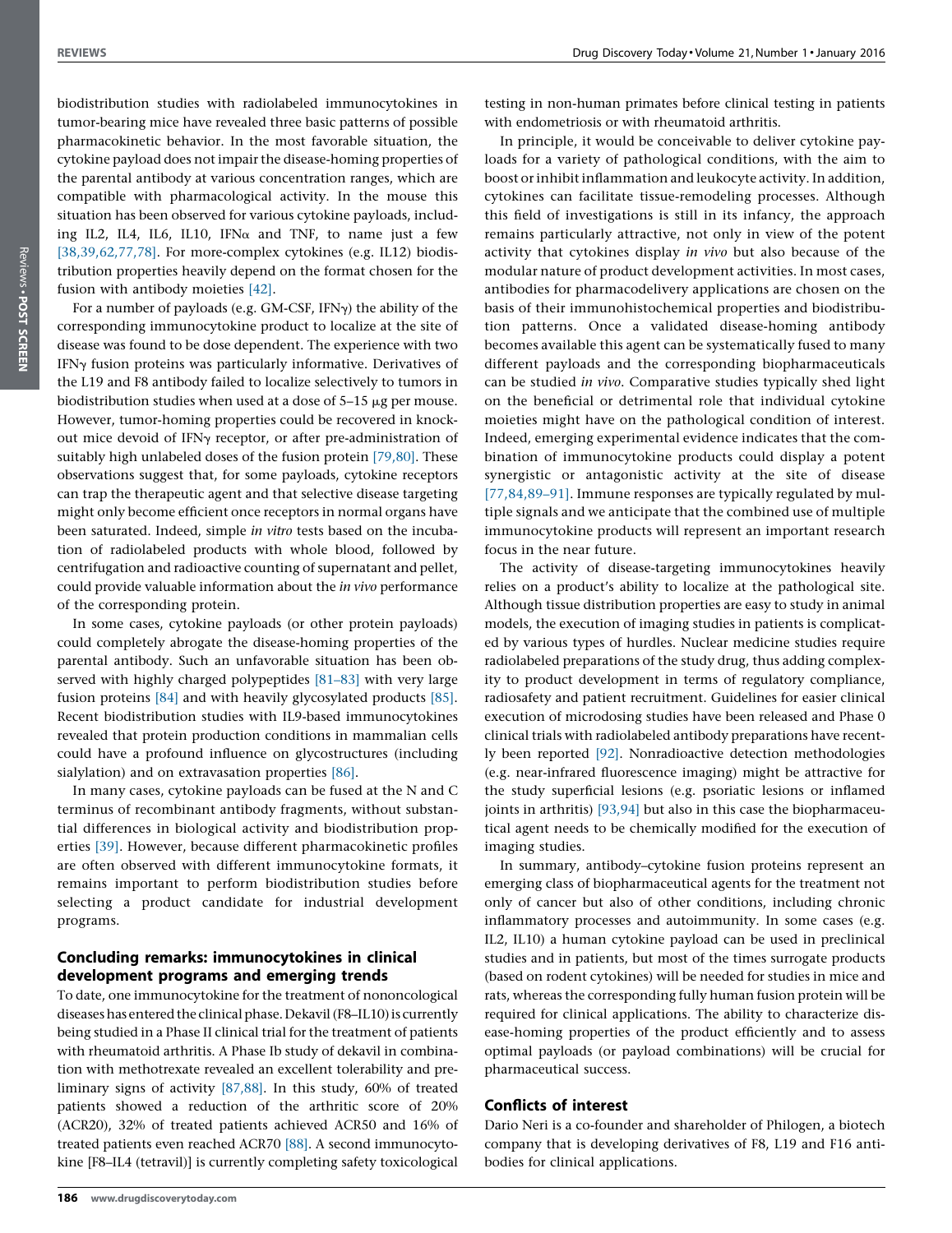## <span id="page-7-0"></span>Acknowledgments

Financial contribution from ETH Zürich, Swiss National Science

References

- 1 Roifman, I. et al. (2011) Chronic inflammatory diseases and [cardiovascular](http://refhub.elsevier.com/S1359-6446(15)00389-X/sbref0685) risk: a [systematic](http://refhub.elsevier.com/S1359-6446(15)00389-X/sbref0685) review. Can. J. Cardiol. 27, 174–182
- 2 Shacter, E. and Weitzman, S.A. (2002) Chronic [inflammation](http://refhub.elsevier.com/S1359-6446(15)00389-X/sbref0690) and cancer. Oncology 16, 217–226 229; [discussion](http://refhub.elsevier.com/S1359-6446(15)00389-X/sbref0690) 230–212
- 3 [Murphy,](http://refhub.elsevier.com/S1359-6446(15)00389-X/sbref0695) K. et al. eds (2012) Janeway's [Immunobiology](http://refhub.elsevier.com/S1359-6446(15)00389-X/sbref0695), Garland Science
- 4 Walsh, G. (2014) [Biopharmaceutical](http://refhub.elsevier.com/S1359-6446(15)00389-X/sbref0700) benchmarks 2014. Nat. Biotechnol. 32, [992–1000](http://refhub.elsevier.com/S1359-6446(15)00389-X/sbref0700)
- 5 Genovese, M.C. et al. (2004) [Combination](http://refhub.elsevier.com/S1359-6446(15)00389-X/sbref0705) therapy with etanercept and anakinra in the treatment of patients with [rheumatoid](http://refhub.elsevier.com/S1359-6446(15)00389-X/sbref0705) arthritis who have been treated [unsuccessfully](http://refhub.elsevier.com/S1359-6446(15)00389-X/sbref0705) with methotrexate. Arthritis Rheum. 50, 1412–1419
- 6 [Schmidt,](http://refhub.elsevier.com/S1359-6446(15)00389-X/sbref0710) S.R., ed. (2013) Fusion Protein Technologies for [Biopharmaceuticals:](http://refhub.elsevier.com/S1359-6446(15)00389-X/sbref0710) [Applications](http://refhub.elsevier.com/S1359-6446(15)00389-X/sbref0710) and Challenges, Wiley
- 7 Hess, C. et al. (2014) Emerging classes of armed antibody [therapeutics](http://refhub.elsevier.com/S1359-6446(15)00389-X/sbref0715) against cancer. [MedChemComm](http://refhub.elsevier.com/S1359-6446(15)00389-X/sbref0715) 5, 408–431
- 8 Pasche, N. and Neri, D. (2012) [Immunocytokines:](http://refhub.elsevier.com/S1359-6446(15)00389-X/sbref0720) a novel class of potent armed [antibodies.](http://refhub.elsevier.com/S1359-6446(15)00389-X/sbref0720) Drug Discov. Today 17, 583–590
- 9 Asadullah, K. et al. (2003) [Interleukin-10](http://refhub.elsevier.com/S1359-6446(15)00389-X/sbref0725) therapy review of a new approach. [Pharmacol.](http://refhub.elsevier.com/S1359-6446(15)00389-X/sbref0725) Rev. 55, 241–269
- 10 Kurtz, D.M. et al. (2007) [Subcutaneous](http://refhub.elsevier.com/S1359-6446(15)00389-X/sbref0730) interleukin-4 (IL-4) for relapsed and resistant [non-Hodgkin](http://refhub.elsevier.com/S1359-6446(15)00389-X/sbref0730) lymphoma: a phase II trial in the North Central Cancer Treatment Group, NCCTG 91-78-51. Leuk. Lymphoma 48, [1290–1298](http://refhub.elsevier.com/S1359-6446(15)00389-X/sbref0730)
- 11 Whitehead, R.P. et al. (2002) Phase II trial of recombinant human [interleukin-4](http://refhub.elsevier.com/S1359-6446(15)00389-X/sbref0735) in patients with advanced renal cell [carcinoma:](http://refhub.elsevier.com/S1359-6446(15)00389-X/sbref0735) a southwest oncology group study. J. [Immunother.](http://refhub.elsevier.com/S1359-6446(15)00389-X/sbref0735) 25, 352–358
- 12 Whitehead, R.P. et al. (1998) Phase II trial of recombinant human [interleukin-4](http://refhub.elsevier.com/S1359-6446(15)00389-X/sbref0740) in patients with [disseminated](http://refhub.elsevier.com/S1359-6446(15)00389-X/sbref0740) malignant melanoma: a Southwest Oncology Group study. J. [Immunother.](http://refhub.elsevier.com/S1359-6446(15)00389-X/sbref0740) 21, 440–446
- 13 Wiernik, P.H. et al. (2010) Phase II study of [interleukin-4](http://refhub.elsevier.com/S1359-6446(15)00389-X/sbref0745) in indolent B-cell non-Hodgkin lymphoma and B-cell chronic [lymphocytic](http://refhub.elsevier.com/S1359-6446(15)00389-X/sbref0745) leukemia: a study of the Eastern Cooperative Oncology Group (E5Y92). J. [Immunother.](http://refhub.elsevier.com/S1359-6446(15)00389-X/sbref0745) 33, 1006–1009
- 14 Ghoreschi, K. et al. (2003) [Interleukin-4](http://refhub.elsevier.com/S1359-6446(15)00389-X/sbref0750) therapy of psoriasis induces Th2 responses and improves human [autoimmune](http://refhub.elsevier.com/S1359-6446(15)00389-X/sbref0750) disease. Nat. Med. 9, 40–46
- 15 Roberti, M.L. et al. (2014) [Immunomodulating](http://refhub.elsevier.com/S1359-6446(15)00389-X/sbref0755) treatment with low dose interleukin-4, [interleukin-10](http://refhub.elsevier.com/S1359-6446(15)00389-X/sbref0755) and interleukin-11 in psoriasis vulgaris. J. Biol. Regul. [Homeost.](http://refhub.elsevier.com/S1359-6446(15)00389-X/sbref0755) Agents 28, 133–139
- 16 Horsfall, A.C. et al. (1997) Suppression of [collagen-induced](http://refhub.elsevier.com/S1359-6446(15)00389-X/sbref0760) arthritis by continuous [administration](http://refhub.elsevier.com/S1359-6446(15)00389-X/sbref0760) of IL-4. J. Immunol. 159, 5687–5696
- 17 Ho, S.H. et al. (2004) Protection against [collagen-induced](http://refhub.elsevier.com/S1359-6446(15)00389-X/sbref0765) arthritis by [electrotransfer](http://refhub.elsevier.com/S1359-6446(15)00389-X/sbref0765) of an expression plasmid for the interleukin-4. Biochem. Biophys. Res. [Commun.](http://refhub.elsevier.com/S1359-6446(15)00389-X/sbref0765) 321, 759–766
- 18 Joosten, L.A. et al. (1999) Protection against cartilage and bone [destruction](http://refhub.elsevier.com/S1359-6446(15)00389-X/sbref0770) by systemic interleukin-4 treatment in established murine type II [collagen-induced](http://refhub.elsevier.com/S1359-6446(15)00389-X/sbref0770) [arthritis.](http://refhub.elsevier.com/S1359-6446(15)00389-X/sbref0770) Arthritis Res. 1, 81–91
- 19 Border, W.A. and Noble, N.A. (1995) Targeting TGF-beta for [treatment](http://refhub.elsevier.com/S1359-6446(15)00389-X/sbref0775) of disease. Nat. Med. 1, [1000–1001](http://refhub.elsevier.com/S1359-6446(15)00389-X/sbref0775)
- 20 Kumar, N.M. et al. (1996) Induction of [interleukin-1](http://refhub.elsevier.com/S1359-6446(15)00389-X/sbref0780) and interleukin-8 mRNAs and proteins by TGF beta 1 in rat lung alveolar [epithelial](http://refhub.elsevier.com/S1359-6446(15)00389-X/sbref0780) cells. J. Cell. Physiol. 169, [186–199](http://refhub.elsevier.com/S1359-6446(15)00389-X/sbref0780)
- 21 Fajardo, L.F. et al. (1992) Dual role of tumor necrosis factor-alpha in [angiogenesis.](http://refhub.elsevier.com/S1359-6446(15)00389-X/sbref0785) Am. J. Pathol. 140, [539–544](http://refhub.elsevier.com/S1359-6446(15)00389-X/sbref0785)
- 22 Kasama, T. et al. (1999) Biphasic regulation of the [development](http://refhub.elsevier.com/S1359-6446(15)00389-X/sbref0790) of murine type II [collagen-induced](http://refhub.elsevier.com/S1359-6446(15)00389-X/sbref0790) arthritis by interleukin-12: possible involvement of endogenous [interleukin-10](http://refhub.elsevier.com/S1359-6446(15)00389-X/sbref0790) and tumor necrosis factor alpha. Arthritis Rheum. 42, 100–109
- 23 Mocellin, S. et al. (2005) [Interleukin-10](http://refhub.elsevier.com/S1359-6446(15)00389-X/sbref0795) and the immune response against cancer: a [counterpoint.](http://refhub.elsevier.com/S1359-6446(15)00389-X/sbref0795) J. Leukoc. Biol. 78, 1043–1051
- 24 Thaxton, J.E. and Sharma, S. (2010) [Interleukin-10:](http://refhub.elsevier.com/S1359-6446(15)00389-X/sbref0800) a multi-faceted agent of [pregnancy.](http://refhub.elsevier.com/S1359-6446(15)00389-X/sbref0800) Am. J. Reprod. Immunol. 63, 482–491
- 25 Biedermann, T. and Rocken, M. (2005) Pro- and [anti-inflammatory](http://refhub.elsevier.com/S1359-6446(15)00389-X/sbref0805) effects of IL-4: from studies in mice to therapy of [autoimmune](http://refhub.elsevier.com/S1359-6446(15)00389-X/sbref0805) diseases in humans. Ernst Schering Res. Found. [Workshop](http://refhub.elsevier.com/S1359-6446(15)00389-X/sbref0805) 50, 235–242
- 26 Scheller, J. et al. (2011) The pro- and [anti-inflammatory](http://refhub.elsevier.com/S1359-6446(15)00389-X/sbref0810) properties of the cytokine [interleukin-6.](http://refhub.elsevier.com/S1359-6446(15)00389-X/sbref0810) Biochim. Biophys. Acta 1813, 878–888
- 27 Cavaillon, J.M. (2001) Pro- versus [anti-inflammatory](http://refhub.elsevier.com/S1359-6446(15)00389-X/sbref0815) cytokines: myth or reality. Cell. Mol. Biol. 47, [695–702](http://refhub.elsevier.com/S1359-6446(15)00389-X/sbref0815)
- 28 Spangler, J.B. et al. (2015) Insights into [cytokine-receptor](http://refhub.elsevier.com/S1359-6446(15)00389-X/sbref0820) interactions from cytokine [engineering.](http://refhub.elsevier.com/S1359-6446(15)00389-X/sbref0820) Annu. Rev. Immunol. 33, 139–167
- Foundation, KTI MedTech Project and an ERC Advanced Grant (ZAUBERKUGEL) is gratefully acknowledged.
- 29 Ward, E.S. et al. (2015) Targeting FcRn for the [modulation](http://refhub.elsevier.com/S1359-6446(15)00389-X/sbref0825) of antibody dynamics. Mol. [Immunol.](http://refhub.elsevier.com/S1359-6446(15)00389-X/sbref0825) 67, 131–141
- 30 King, D.M. et al. (2004) Phase I clinical trial of the [immunocytokine](http://refhub.elsevier.com/S1359-6446(15)00389-X/sbref0830) EMD 273063 in melanoma patients. J. Clin. Oncol. 22, [4463–4473](http://refhub.elsevier.com/S1359-6446(15)00389-X/sbref0830)
- 31 Ribas, A. et al. (2009) Phase I/II [open-label](http://refhub.elsevier.com/S1359-6446(15)00389-X/sbref0835) study of the biologic effects of the interleukin-2 [immunocytokine](http://refhub.elsevier.com/S1359-6446(15)00389-X/sbref0835) EMD 273063 (hu14.18-IL2) in patients with metastatic malignant [melanoma.](http://refhub.elsevier.com/S1359-6446(15)00389-X/sbref0835) J. Transl. Med. 7, 68
- 32 Tzeng, A. et al. (2015) Antigen specificity can be irrelevant to [immunocytokine](http://refhub.elsevier.com/S1359-6446(15)00389-X/sbref0840) efficacy and [biodistribution.](http://refhub.elsevier.com/S1359-6446(15)00389-X/sbref0840) Proc. Natl. Acad. Sci. U. S. A. 112, 3320–3325
- 33 Borsi, L. et al. (2002) Selective targeting of tumoral [vasculature:](http://refhub.elsevier.com/S1359-6446(15)00389-X/sbref0845) comparison of different formats of an antibody (L19) to the ED-B domain of [fibronectin.](http://refhub.elsevier.com/S1359-6446(15)00389-X/sbref0845) Int. J. [Cancer](http://refhub.elsevier.com/S1359-6446(15)00389-X/sbref0845) 102, 75–85
- 34 Adams, G.P. et al. (2006) [Avidity-mediated](http://refhub.elsevier.com/S1359-6446(15)00389-X/sbref0850) enhancement of in vivo tumor targeting by [single-chain](http://refhub.elsevier.com/S1359-6446(15)00389-X/sbref0850) Fv dimers. Clin. Cancer Res. 12, 1599–1605
- 35 Wu, A.M. et al. (1996) Tumor localization of anti-CEA [single-chain](http://refhub.elsevier.com/S1359-6446(15)00389-X/sbref0855) Fvs: improved targeting by non-covalent dimers. [Immunotechnology](http://refhub.elsevier.com/S1359-6446(15)00389-X/sbref0855) 2, 21–36
- 36 Huston, J.S. et al. (1988) Protein [engineering](http://refhub.elsevier.com/S1359-6446(15)00389-X/sbref0860) of antibody binding sites: recovery of specific activity in an [anti-digoxin](http://refhub.elsevier.com/S1359-6446(15)00389-X/sbref0860) single-chain Fv analogue produced in Escherichia coli. Proc. Natl. Acad. Sci. U. S. A. 85, [5879–5883](http://refhub.elsevier.com/S1359-6446(15)00389-X/sbref0860)
- 37 Holliger, P. et al. (1993) [''Diabodies'':](http://refhub.elsevier.com/S1359-6446(15)00389-X/sbref0865) small bivalent and bispecific antibody fragments. Proc. Natl. Acad. Sci. U. S. A. 90, [6444–6448](http://refhub.elsevier.com/S1359-6446(15)00389-X/sbref0865)
- 38 Borsi, L. et al. (2003) Selective targeted delivery of [TNFalpha](http://refhub.elsevier.com/S1359-6446(15)00389-X/sbref0870) to tumor blood vessels. Blood 102, [4384–4392](http://refhub.elsevier.com/S1359-6446(15)00389-X/sbref0870)
- 39 Hess, C. and Neri, D. (2014) [Tumor-targeting](http://refhub.elsevier.com/S1359-6446(15)00389-X/sbref0875) properties of novel [immunocytokines](http://refhub.elsevier.com/S1359-6446(15)00389-X/sbref0875) based on murine IL1beta and IL6. Protein Eng. Des. Sel. 27, [207–213](http://refhub.elsevier.com/S1359-6446(15)00389-X/sbref0875)
- 40 Gafner, V. et al. (2006) An engineered [antibody-interleukin-12](http://refhub.elsevier.com/S1359-6446(15)00389-X/sbref0880) fusion protein with enhanced tumor vascular targeting properties. Int. J. Cancer 119, [2205–2212](http://refhub.elsevier.com/S1359-6446(15)00389-X/sbref0880)
- 41 Halin, C. et al. (2002) Enhancement of the antitumor activity of [interleukin-12](http://refhub.elsevier.com/S1359-6446(15)00389-X/sbref0885) by targeted delivery to [neovasculature.](http://refhub.elsevier.com/S1359-6446(15)00389-X/sbref0885) Nat. Biotechnol. 20, 264–269
- 42 Pasche, N. et al. (2012) The [antibody-based](http://refhub.elsevier.com/S1359-6446(15)00389-X/sbref0890) delivery of interleukin-12 to the tumor [neovasculature](http://refhub.elsevier.com/S1359-6446(15)00389-X/sbref0890) eradicates murine models of cancer in combination with paclitaxel. Clin. Cancer Res. 18, [4092–4103](http://refhub.elsevier.com/S1359-6446(15)00389-X/sbref0890)
- 43 Sommavilla, R. et al. (2010) Expression, engineering and [characterization](http://refhub.elsevier.com/S1359-6446(15)00389-X/sbref0895) of the tumor-targeting heterodimeric [immunocytokine](http://refhub.elsevier.com/S1359-6446(15)00389-X/sbref0895) F8-IL12. Protein Eng. Des. Sel. 23, [653–661](http://refhub.elsevier.com/S1359-6446(15)00389-X/sbref0895)
- 44 Gillies, S.D. (2013) A new platform for constructing [antibody–cytokine](http://refhub.elsevier.com/S1359-6446(15)00389-X/sbref0900) fusion proteins [\(immunocytokines\)](http://refhub.elsevier.com/S1359-6446(15)00389-X/sbref0900) with improved biological properties and adaptable [cytokine](http://refhub.elsevier.com/S1359-6446(15)00389-X/sbref0900) activity. Protein Eng. Des. Sel. 26, 561–569
- 45 Borgia, B. et al. (2010) A proteomic approach for the [identification](http://refhub.elsevier.com/S1359-6446(15)00389-X/sbref0905) of vascular markers of liver [metastasis.](http://refhub.elsevier.com/S1359-6446(15)00389-X/sbref0905) Cancer Res. 70, 309–318
- 46 Rybak, J.N. et al. (2007) The [extra-domain](http://refhub.elsevier.com/S1359-6446(15)00389-X/sbref0910) A of fibronectin is a vascular marker of solid tumors and metastases. Cancer Res. 67, [10948–10957](http://refhub.elsevier.com/S1359-6446(15)00389-X/sbref0910)
- 47 Strassberger, V. et al. (2010) Chemical proteomic and [bioinformatic](http://refhub.elsevier.com/S1359-6446(15)00389-X/sbref0915) strategies for the identification and [quantification](http://refhub.elsevier.com/S1359-6446(15)00389-X/sbref0915) of vascular antigens in cancer. J. Proteomics 73, [1954–1973](http://refhub.elsevier.com/S1359-6446(15)00389-X/sbref0915)
- 48 Hristodorov, D. et al. (2012) [Macrophage-targeted](http://refhub.elsevier.com/S1359-6446(15)00389-X/sbref0920) therapy: CD64-based [immunotoxins](http://refhub.elsevier.com/S1359-6446(15)00389-X/sbref0920) for treatment of chronic inflammatory diseases. Toxins 4, 676–694
- 49 Terry, S.Y. et al. (2015) [In-anti-F4/80-A3-1](http://refhub.elsevier.com/S1359-6446(15)00389-X/sbref0925) antibody: a novel tracer to image [macrophages.](http://refhub.elsevier.com/S1359-6446(15)00389-X/sbref0925) Eur. J. Nucl. Med. Mol. Imaging 42, 1430–1438
- 50 Hamann, J. et al. (2007) EMR1, the human homolog of F4/80, is an [eosinophil](http://refhub.elsevier.com/S1359-6446(15)00389-X/sbref0930)specific receptor. Eur. J. Immunol. 37, [2797–2802](http://refhub.elsevier.com/S1359-6446(15)00389-X/sbref0930)
- 51 Legrand, F. et al. (2014) The [eosinophil](http://refhub.elsevier.com/S1359-6446(15)00389-X/sbref0935) surface receptor epidermal growth factor-like module [containing](http://refhub.elsevier.com/S1359-6446(15)00389-X/sbref0935) mucin-like hormone receptor 1 (EMR1): a novel therapeutic target for [eosinophilic](http://refhub.elsevier.com/S1359-6446(15)00389-X/sbref0935) disorders. J. Allergy Clin. Immunol. 133, [1439–1447](http://refhub.elsevier.com/S1359-6446(15)00389-X/sbref0935)
- 52 Hughes, C. et al. (2010) Human [single-chain](http://refhub.elsevier.com/S1359-6446(15)00389-X/sbref0940) variable fragment that specifically targets arthritic cartilage. Arthritis Rheum. 62, [1007–1016](http://refhub.elsevier.com/S1359-6446(15)00389-X/sbref0940)
- 53 Laverman, P. et al. (2015) Immuno-PET and [immuno-SPECT](http://refhub.elsevier.com/S1359-6446(15)00389-X/sbref0945) of rheumatoid arthritis with radiolabeled [anti-fibroblast](http://refhub.elsevier.com/S1359-6446(15)00389-X/sbref0945) activation protein antibody correlates with severity of [arthritis.](http://refhub.elsevier.com/S1359-6446(15)00389-X/sbref0945) J. Nucl. Med. 56, 778–783
- 54 Fischer, E. et al. (2012) [Radioimmunotherapy](http://refhub.elsevier.com/S1359-6446(15)00389-X/sbref0950) of fibroblast activation protein positive tumors by rapidly [internalizing](http://refhub.elsevier.com/S1359-6446(15)00389-X/sbref0950) antibodies. Clin. Cancer Res. 18, [6208–6218](http://refhub.elsevier.com/S1359-6446(15)00389-X/sbref0950)
- 55 Neri, D. and Supuran, C.T. (2011) [Interfering](http://refhub.elsevier.com/S1359-6446(15)00389-X/sbref0955) with pH regulation in tumours as a [therapeutic](http://refhub.elsevier.com/S1359-6446(15)00389-X/sbref0955) strategy. Nat. Rev. Drug Discov. 10, 767–777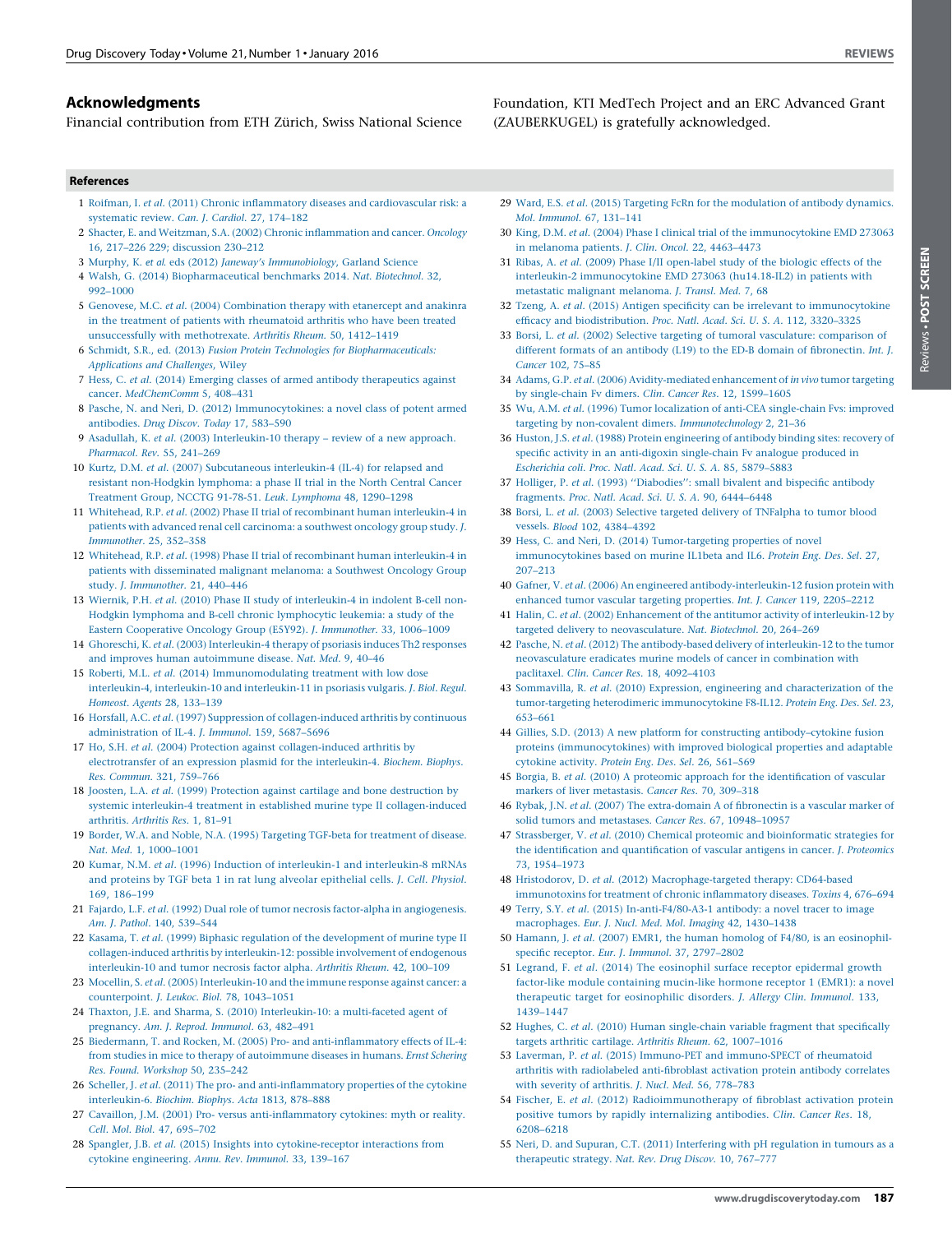188 www.drugdiscoverytoday.com

Reviews - POST SCREEN

- <span id="page-8-0"></span>56 Neri, D. and Bicknell, R. (2005) Tumour vascular [targeting.](http://refhub.elsevier.com/S1359-6446(15)00389-X/sbref0960) Nat. Rev. Cancer 5, [436–446](http://refhub.elsevier.com/S1359-6446(15)00389-X/sbref0960)
- 57 Bootz, F. et al. (2015) [Alternatively](http://refhub.elsevier.com/S1359-6446(15)00389-X/sbref0965) spliced EDA domain of fibronectin is a target for [pharmacodelivery](http://refhub.elsevier.com/S1359-6446(15)00389-X/sbref0965) applications in inflammatory bowel disease. Inflamm. Bowel Dis. 21, [1908–1917](http://refhub.elsevier.com/S1359-6446(15)00389-X/sbref0965)
- 58 Gutbrodt, K.L. et al. (2013) [Antibody-based](http://refhub.elsevier.com/S1359-6446(15)00389-X/sbref0970) delivery of interleukin-2 to [neovasculature](http://refhub.elsevier.com/S1359-6446(15)00389-X/sbref0970) has potent activity against acute myeloid leukemia. Sci. Transl. Med. 5 [201ra118](http://refhub.elsevier.com/S1359-6446(15)00389-X/sbref0970)
- 59 Hemmerle, T. et al. (2014) [Antibody-mediated](http://refhub.elsevier.com/S1359-6446(15)00389-X/sbref0975) delivery of interleukin 4 to the neovasculature reduces chronic skin [inflammation.](http://refhub.elsevier.com/S1359-6446(15)00389-X/sbref0975) J. Dermatol. Sci. 76, 96–103
- 60 Pedretti, M. et al. (2010) Comparative [immunohistochemical](http://refhub.elsevier.com/S1359-6446(15)00389-X/sbref0980) staining of [atherosclerotic](http://refhub.elsevier.com/S1359-6446(15)00389-X/sbref0980) plaques using F16, F8 and L19: three clinical-grade fully human antibodies. [Atherosclerosis](http://refhub.elsevier.com/S1359-6446(15)00389-X/sbref0980) 208, 382–389
- 61 Schwager, K. et al. (2011) The [antibody-mediated](http://refhub.elsevier.com/S1359-6446(15)00389-X/sbref0985) targeted delivery of [interleukin-10](http://refhub.elsevier.com/S1359-6446(15)00389-X/sbref0985) inhibits endometriosis in a syngeneic mouse model. Hum. Reprod. 26, [2344–2352](http://refhub.elsevier.com/S1359-6446(15)00389-X/sbref0985)
- 62 Schwager, K. et al. (2009) Preclinical [characterization](http://refhub.elsevier.com/S1359-6446(15)00389-X/sbref0990) of DEKAVIL (F8-IL10), a novel clinical-stage [immunocytokine](http://refhub.elsevier.com/S1359-6446(15)00389-X/sbref0990) which inhibits the progression of collageninduced [arthritis.](http://refhub.elsevier.com/S1359-6446(15)00389-X/sbref0990) Arthritis Res. Ther. 11, R142
- 63 Trachsel, E. et al. (2007) A human mAb specific to oncofetal [fibronectin](http://refhub.elsevier.com/S1359-6446(15)00389-X/sbref0995) selectively targets chronic skin [inflammation](http://refhub.elsevier.com/S1359-6446(15)00389-X/sbref0995) in vivo. J. Invest. Dermatol. 127, 881–886
- 64 Villa, A. et al. (2008) A [high-affinity](http://refhub.elsevier.com/S1359-6446(15)00389-X/sbref1000) human monoclonal antibody specific to the [alternatively](http://refhub.elsevier.com/S1359-6446(15)00389-X/sbref1000) spliced EDA domain of fibronectin efficiently targets tumor neo[vasculature](http://refhub.elsevier.com/S1359-6446(15)00389-X/sbref1000) in vivo. Int. J. Cancer 122, 2405–2413
- 65 Trachsel, E. et al. (2007) [Antibody-mediated](http://refhub.elsevier.com/S1359-6446(15)00389-X/sbref1005) delivery of IL-10 inhibits the progression of established [collagen-induced](http://refhub.elsevier.com/S1359-6446(15)00389-X/sbref1005) arthritis. Arthritis Res. Ther. 9, R9
- 66 Doll, F. et al. (2013) Murine analogues of [etanercept](http://refhub.elsevier.com/S1359-6446(15)00389-X/sbref1010) and of F8-IL10 inhibit the progression of [collagen-induced](http://refhub.elsevier.com/S1359-6446(15)00389-X/sbref1010) arthritis in the mouse. Arthritis Res. Ther. 15, [R138](http://refhub.elsevier.com/S1359-6446(15)00389-X/sbref1010)
- 67 Hemmerle, T. (2014) [Antibody-based](http://refhub.elsevier.com/S1359-6446(15)00389-X/sbref1015) delivery of IL4 to the neovasculature cures mice with arthritis. Proc. Natl. Acad. Sci. U. S. A. 111, [12008–12012](http://refhub.elsevier.com/S1359-6446(15)00389-X/sbref1015)
- 68 Duerner, L.J., et al. (2014) Roche Glycart Ag. Interleukin-10 Fusion Proteins and Uses Thereof. WO2014023673 A1
- 69 Hughes, C. et al. (2014) Targeting of viral [interleukin-10](http://refhub.elsevier.com/S1359-6446(15)00389-X/sbref1025) with an antibody fragment specific to damaged arthritic cartilage improves its [therapeutic](http://refhub.elsevier.com/S1359-6446(15)00389-X/sbref1025) potency. [Arthritis](http://refhub.elsevier.com/S1359-6446(15)00389-X/sbref1025) Res. Ther. 16, R151
- 70 Quattrone, F. et al. (2015) The targeted delivery of [interleukin](http://refhub.elsevier.com/S1359-6446(15)00389-X/sbref1030) 4 inhibits development of [endometriotic](http://refhub.elsevier.com/S1359-6446(15)00389-X/sbref1030) lesions in a mouse model. Reprod. Sci. 22, [1143–1152](http://refhub.elsevier.com/S1359-6446(15)00389-X/sbref1030)
- 71 Wythe, S.E. et al. (2013) Targeted delivery of cytokine therapy to [rheumatoid](http://refhub.elsevier.com/S1359-6446(15)00389-X/sbref1035) tissue by a synovial [targeting](http://refhub.elsevier.com/S1359-6446(15)00389-X/sbref1035) peptide. Ann. Rheum. Dis. 72, 129–135
- 72 [Brandenburg,](http://refhub.elsevier.com/S1359-6446(15)00389-X/sbref1040) S. et al. (2008) IL-2 induces in vivo suppression by [CD4\(+\)CD25\(+\)Foxp3\(+\)](http://refhub.elsevier.com/S1359-6446(15)00389-X/sbref1040) regulatory T cells. Eur. J. Immunol. 38, 1643–1653
- 73 Dietrich, T. et al. (2012) Local delivery of IL-2 reduces [atherosclerosis](http://refhub.elsevier.com/S1359-6446(15)00389-X/sbref1045) via expansion of regulatory T cells. [Atherosclerosis](http://refhub.elsevier.com/S1359-6446(15)00389-X/sbref1045) 220, 329–336
- 74 Gillessen, S. et al. (1995) Mouse [interleukin-12](http://refhub.elsevier.com/S1359-6446(15)00389-X/sbref1050) (IL-12) p40 homodimer: a potent IL-12 [antagonist.](http://refhub.elsevier.com/S1359-6446(15)00389-X/sbref1050) Eur. J. Immunol. 25, 200–206
- 75 Gately, M.K. et al. (1996) [Interleukin-12](http://refhub.elsevier.com/S1359-6446(15)00389-X/sbref1055) antagonist activity of mouse interleukin-12 p40 [homodimer](http://refhub.elsevier.com/S1359-6446(15)00389-X/sbref1055) in vitro and in vivo. Ann. N. Y. Acad. Sci. 795, 1–12
- 76 [Shimozato,](http://refhub.elsevier.com/S1359-6446(15)00389-X/sbref1060) O. et al. (2006) The secreted form of the p40 subunit of interleukin (IL)- 12 inhibits IL-23 functions and abrogates [IL-23-mediated](http://refhub.elsevier.com/S1359-6446(15)00389-X/sbref1060) antitumour effects. [Immunology](http://refhub.elsevier.com/S1359-6446(15)00389-X/sbref1060) 117, 22–28
- 77 Hemmerle, T. and Neri, D. (2014) The [antibody-based](http://refhub.elsevier.com/S1359-6446(15)00389-X/sbref1065) targeted delivery of interleukin-4 and 12 to the tumor [neovasculature](http://refhub.elsevier.com/S1359-6446(15)00389-X/sbref1065) eradicates tumors in three mouse models of cancer. Int. J. Cancer 134, [467–477](http://refhub.elsevier.com/S1359-6446(15)00389-X/sbref1065)
- 78 Frey, K. et al. (2011) Antibody-based targeting of [interferon-alpha](http://refhub.elsevier.com/S1359-6446(15)00389-X/sbref1070) to the tumor [neovasculature:](http://refhub.elsevier.com/S1359-6446(15)00389-X/sbref1070) a critical evaluation. Integr. Biol. 3, 468–478
- 79 Hemmerle, T. and Neri, D. (2014) The [dose-dependent](http://refhub.elsevier.com/S1359-6446(15)00389-X/sbref1075) tumor targeting of [antibody-IFNgamma](http://refhub.elsevier.com/S1359-6446(15)00389-X/sbref1075) fusion proteins reveals an unexpected receptor-trapping [mechanism](http://refhub.elsevier.com/S1359-6446(15)00389-X/sbref1075) in vivo. Cancer Immunol. Res. 2, 559–567
- 80 Ebbinghaus, C. et al. (2005) Engineered vascular-targeting [antibody-interferon](http://refhub.elsevier.com/S1359-6446(15)00389-X/sbref1080)gamma fusion protein for cancer [therapy.](http://refhub.elsevier.com/S1359-6446(15)00389-X/sbref1080) Int. J. Cancer 116, 304–313
- 81 Halin, C. et al. (2002) Tumor-targeting properties of [antibody-vascular](http://refhub.elsevier.com/S1359-6446(15)00389-X/sbref1085) endothelial growth factor fusion [proteins.](http://refhub.elsevier.com/S1359-6446(15)00389-X/sbref1085) Int. J. Cancer 102, 109–116
- 82 Melkko, S. et al. (2002) An [antibody-calmodulin](http://refhub.elsevier.com/S1359-6446(15)00389-X/sbref1090) fusion protein reveals a functional dependence between [macromolecular](http://refhub.elsevier.com/S1359-6446(15)00389-X/sbref1090) isoelectric point and tumor targeting [performance.](http://refhub.elsevier.com/S1359-6446(15)00389-X/sbref1090) Int. J. Radiat. Oncol. Biol. Phys. 54, 1485–1490
- 83 Niesner, U. et al. (2002) Quantitation of the [tumor-targeting](http://refhub.elsevier.com/S1359-6446(15)00389-X/sbref1095) properties of antibody fragments conjugated to [cell-permeating](http://refhub.elsevier.com/S1359-6446(15)00389-X/sbref1095) HIV-1 TAT peptides. Bioconjug. Chem. 13, [729–736](http://refhub.elsevier.com/S1359-6446(15)00389-X/sbref1095)
- 84 Halin, C. et al. (2003) Synergistic [therapeutic](http://refhub.elsevier.com/S1359-6446(15)00389-X/sbref1100) effects of a tumor targeting antibody fragment, fused to [interleukin](http://refhub.elsevier.com/S1359-6446(15)00389-X/sbref1100) 12 and to tumor necrosis factor alpha. Cancer Res. 63, [3202–3210](http://refhub.elsevier.com/S1359-6446(15)00389-X/sbref1100)
- 85 Hemmerle, T. et al. (2012) A critical evaluation of the [tumor-targeting](http://refhub.elsevier.com/S1359-6446(15)00389-X/sbref1105) properties of bispecific antibodies based on quantitative [biodistribution](http://refhub.elsevier.com/S1359-6446(15)00389-X/sbref1105) data. Protein Eng. Des. Sel. 25, [851–854](http://refhub.elsevier.com/S1359-6446(15)00389-X/sbref1105)
- 86 Venetz, D. et al. (2015) [Glycosylation](http://refhub.elsevier.com/S1359-6446(15)00389-X/sbref1110) profiles determine extravasation and [disease-targeting](http://refhub.elsevier.com/S1359-6446(15)00389-X/sbref1110) properties of armed antibodies. Proc. Natl. Acad. Sci. U. S. A. 112, [2000–2005](http://refhub.elsevier.com/S1359-6446(15)00389-X/sbref1110)
- 87 Galeazzi, M. et al. (2014) A Phase IB clinical trial in [rheumatoid](http://refhub.elsevier.com/S1359-6446(15)00389-X/sbref1115) arthritis of DEKAVIL (F8-IL10), a novel [anti-inflammatory](http://refhub.elsevier.com/S1359-6446(15)00389-X/sbref1115) immunocytokine. Ann. Rheum. Dis. 73 (Suppl. 2), [675–676](http://refhub.elsevier.com/S1359-6446(15)00389-X/sbref1115)
- 88 Galeazzi, M. et al. (2015) DEKAVIL (F8-IL10), a novel [therapeutic](http://refhub.elsevier.com/S1359-6446(15)00389-X/sbref1120) approach for [rheumatoid](http://refhub.elsevier.com/S1359-6446(15)00389-X/sbref1120) arthritis: ongoing phase Ib clinical trial results. Ann. Rheum. Dis. 74 [\(Suppl.](http://refhub.elsevier.com/S1359-6446(15)00389-X/sbref1120) 2), 726
- 89 Balza, E. et al. (2010) [Therapy-induced](http://refhub.elsevier.com/S1359-6446(15)00389-X/sbref1125) antitumor vaccination in neuroblastomas by the combined targeting of IL-2 and [TNFalpha.](http://refhub.elsevier.com/S1359-6446(15)00389-X/sbref1125) Int. J. Cancer 127, 101–110
- 90 Gillies, S.D. et al. (2002) [Bi-functional](http://refhub.elsevier.com/S1359-6446(15)00389-X/sbref1130) cytokine fusion proteins for gene therapy and [antibody-targeted](http://refhub.elsevier.com/S1359-6446(15)00389-X/sbref1130) treatment of cancer. Cancer Immunol. Immunother. 51, 449–460
- 91 Hess, C. and Neri, D. (2015) The [antibody-mediated](http://refhub.elsevier.com/S1359-6446(15)00389-X/sbref1135) targeted delivery of [interleukin-13](http://refhub.elsevier.com/S1359-6446(15)00389-X/sbref1135) to syngeneic murine tumors mediates a potent anticancer activity. Cancer Immunol. [Immunother.](http://refhub.elsevier.com/S1359-6446(15)00389-X/sbref1135) 64, 635–644
- 92 Heuveling, D.A. et al. (2013) Phase 0 [microdosing](http://refhub.elsevier.com/S1359-6446(15)00389-X/sbref1140) PET study using the human mini [antibody](http://refhub.elsevier.com/S1359-6446(15)00389-X/sbref1140) F16SIP in head and neck cancer patients. J. Nucl. Med. 54, 397–401
- 93 Hilderbrand, S.A. and Weissleder, R. (2010) [Near-infrared](http://refhub.elsevier.com/S1359-6446(15)00389-X/sbref1145) fluorescence: [application](http://refhub.elsevier.com/S1359-6446(15)00389-X/sbref1145) to in vivo molecular imaging. Curr. Opin. Chem. Biol. 14, 71–79
- 94 Werner, S.G. et al. (2012) [Inflammation](http://refhub.elsevier.com/S1359-6446(15)00389-X/sbref1150) assessment in patients with arthritis using a novel in vivo [fluorescence](http://refhub.elsevier.com/S1359-6446(15)00389-X/sbref1150) optical imaging technology. Ann. Rheum. Dis. 71, [504–510](http://refhub.elsevier.com/S1359-6446(15)00389-X/sbref1150)
- 95 Bissonnette, R. et al. (2010) Efficacy and safety of [adalimumab](http://refhub.elsevier.com/S1359-6446(15)00389-X/sbref1155) in patients with plaque psoriasis who have shown an [unsatisfactory](http://refhub.elsevier.com/S1359-6446(15)00389-X/sbref1155) response to etanercept. J. Am. Acad. [Dermatol.](http://refhub.elsevier.com/S1359-6446(15)00389-X/sbref1155) 63, 228–234
- 96 Breedveld, F.C. et al. (2006) The PREMIER study a multicenter, [randomized,](http://refhub.elsevier.com/S1359-6446(15)00389-X/sbref1160) double-blind clinical trial of [combination](http://refhub.elsevier.com/S1359-6446(15)00389-X/sbref1160) therapy with adalimumab plus [methotrexate](http://refhub.elsevier.com/S1359-6446(15)00389-X/sbref1160) versus methotrexate alone or adalimumab alone in patients with early, aggressive rheumatoid arthritis who had not had previous [methotrexate](http://refhub.elsevier.com/S1359-6446(15)00389-X/sbref1160) [treatment.](http://refhub.elsevier.com/S1359-6446(15)00389-X/sbref1160) Arthritis Rheum. 54, 26–37
- 97 Papadakis, K.A. (2006) [Adalimumab](http://refhub.elsevier.com/S1359-6446(15)00389-X/sbref1165) for the treatment of Crohn's disease. Expert Rev. Clin. [Immunol.](http://refhub.elsevier.com/S1359-6446(15)00389-X/sbref1165) 2, 11–15
- 98 van der Heijde, D. et al. (2006) Efficacy and safety of [adalimumab](http://refhub.elsevier.com/S1359-6446(15)00389-X/sbref1170) in patients with ankylosing spondylitis: results of a multicenter, randomized, [double-blind,](http://refhub.elsevier.com/S1359-6446(15)00389-X/sbref1170) [placebo-controlled](http://refhub.elsevier.com/S1359-6446(15)00389-X/sbref1170) trial. Arthritis Rheum. 54, 2136–2146
- 99 Danese, S. (2012) [Adalimumab](http://refhub.elsevier.com/S1359-6446(15)00389-X/sbref1175) for ulcerative colitis: a little is better than none? [Inflamm.](http://refhub.elsevier.com/S1359-6446(15)00389-X/sbref1175) Bowel Dis. 18, 793–794
- 100 Burgos-Vargas, R. (2002) Juvenile onset [spondyloarthropathies:](http://refhub.elsevier.com/S1359-6446(15)00389-X/sbref1180) therapeutic aspects. Ann. Rheum. Dis. 61, [iii33–iii39](http://refhub.elsevier.com/S1359-6446(15)00389-X/sbref1180)
- 101 Chan, J.J. and Gebauer, K. (2003) Treatment of severe [recalcitrant](http://refhub.elsevier.com/S1359-6446(15)00389-X/sbref1185) plaque psoriasis with single-dose intravenous tumour necrosis factor-alpha antibody [\(infliximab\).](http://refhub.elsevier.com/S1359-6446(15)00389-X/sbref1185) [Australas.](http://refhub.elsevier.com/S1359-6446(15)00389-X/sbref1185) J. Dermatol. 44, 116–120
- 102 Maini, R.N. et al. (1998) Therapeutic efficacy of multiple [intravenous](http://refhub.elsevier.com/S1359-6446(15)00389-X/sbref1190) infusions of anti-tumor necrosis factor alpha [monoclonal](http://refhub.elsevier.com/S1359-6446(15)00389-X/sbref1190) antibody combined with low-dose weekly [methotrexate](http://refhub.elsevier.com/S1359-6446(15)00389-X/sbref1190) in rheumatoid arthritis. Arthritis Rheum. 41, 1552–1563
- 103 Rossetti, S. et al. (2004) The use of the [anti-tumour](http://refhub.elsevier.com/S1359-6446(15)00389-X/sbref1195) necrosis factor monoclonal [antibody-infliximab-to](http://refhub.elsevier.com/S1359-6446(15)00389-X/sbref1195) treat ulcerative colitis: implications and trends beyond the [available](http://refhub.elsevier.com/S1359-6446(15)00389-X/sbref1195) data. Dig. Liver Dis. 36, 426–431
- 104 van Dullemen, H.M. et al. (1995) Treatment of Crohn's disease with [anti-tumor](http://refhub.elsevier.com/S1359-6446(15)00389-X/sbref1200) necrosis factor chimeric monoclonal antibody (cA2). [Gastroenterology](http://refhub.elsevier.com/S1359-6446(15)00389-X/sbref1200) 109, [129–135](http://refhub.elsevier.com/S1359-6446(15)00389-X/sbref1200)
- 105 Chimenti, M.S. et al. (2013) Profile of [certolizumab](http://refhub.elsevier.com/S1359-6446(15)00389-X/sbref1205) and its potential in the [treatment](http://refhub.elsevier.com/S1359-6446(15)00389-X/sbref1205) of psoriatic arthritis. Drug Des. Dev. Ther. 7, 339–348
- 106 Keystone, E. et al. (2008) [Certolizumab](http://refhub.elsevier.com/S1359-6446(15)00389-X/sbref1210) pegol plus methotrexate is significantly more effective than placebo plus [methotrexate](http://refhub.elsevier.com/S1359-6446(15)00389-X/sbref1210) in active rheumatoid arthritis: findings of a [fifty-two-week,](http://refhub.elsevier.com/S1359-6446(15)00389-X/sbref1210) Phase III, multicenter, randomized, double-blind, [placebo-controlled,](http://refhub.elsevier.com/S1359-6446(15)00389-X/sbref1210) parallel-group study. Arthritis Rheum. 58, 3319–3329
- 107 Landewe, R. et al. (2014) Efficacy of [certolizumab](http://refhub.elsevier.com/S1359-6446(15)00389-X/sbref1215) pegol on signs and symptoms of axial [spondyloarthritis](http://refhub.elsevier.com/S1359-6446(15)00389-X/sbref1215) including ankylosing spondylitis: 24-week results of a double-blind randomised [placebo-controlled](http://refhub.elsevier.com/S1359-6446(15)00389-X/sbref1215) Phase 3 study. Ann. Rheum. Dis. 73, [39–47](http://refhub.elsevier.com/S1359-6446(15)00389-X/sbref1215)
- 108 Rutgeerts, P. et al. (2008) Certolizumab pegol, a monthly [subcutaneously](http://refhub.elsevier.com/S1359-6446(15)00389-X/sbref1220) administered Fc-free [anti-TNFalpha,](http://refhub.elsevier.com/S1359-6446(15)00389-X/sbref1220) improves health-related quality of life in patients with [moderate](http://refhub.elsevier.com/S1359-6446(15)00389-X/sbref1220) to severe Crohn's disease. Int.J. Colorectal Dis. 23, 289–296
- 109 Oldfield, V. and Plosker, G.L. (2009) [Golimumab:](http://refhub.elsevier.com/S1359-6446(15)00389-X/sbref1225) in the treatment of rheumatoid arthritis, psoriatic arthritis, and ankylosing [spondylitis.](http://refhub.elsevier.com/S1359-6446(15)00389-X/sbref1225) BioDrugs 23, 125–135
- 110 Sandborn, W.J. et al. (2014) [Subcutaneous](http://refhub.elsevier.com/S1359-6446(15)00389-X/sbref1230) golimumab induces clinical response and remission in patients with [moderate-to-severe](http://refhub.elsevier.com/S1359-6446(15)00389-X/sbref1230) ulcerative colitis. [Gastroenterology](http://refhub.elsevier.com/S1359-6446(15)00389-X/sbref1230) 146, 85–95